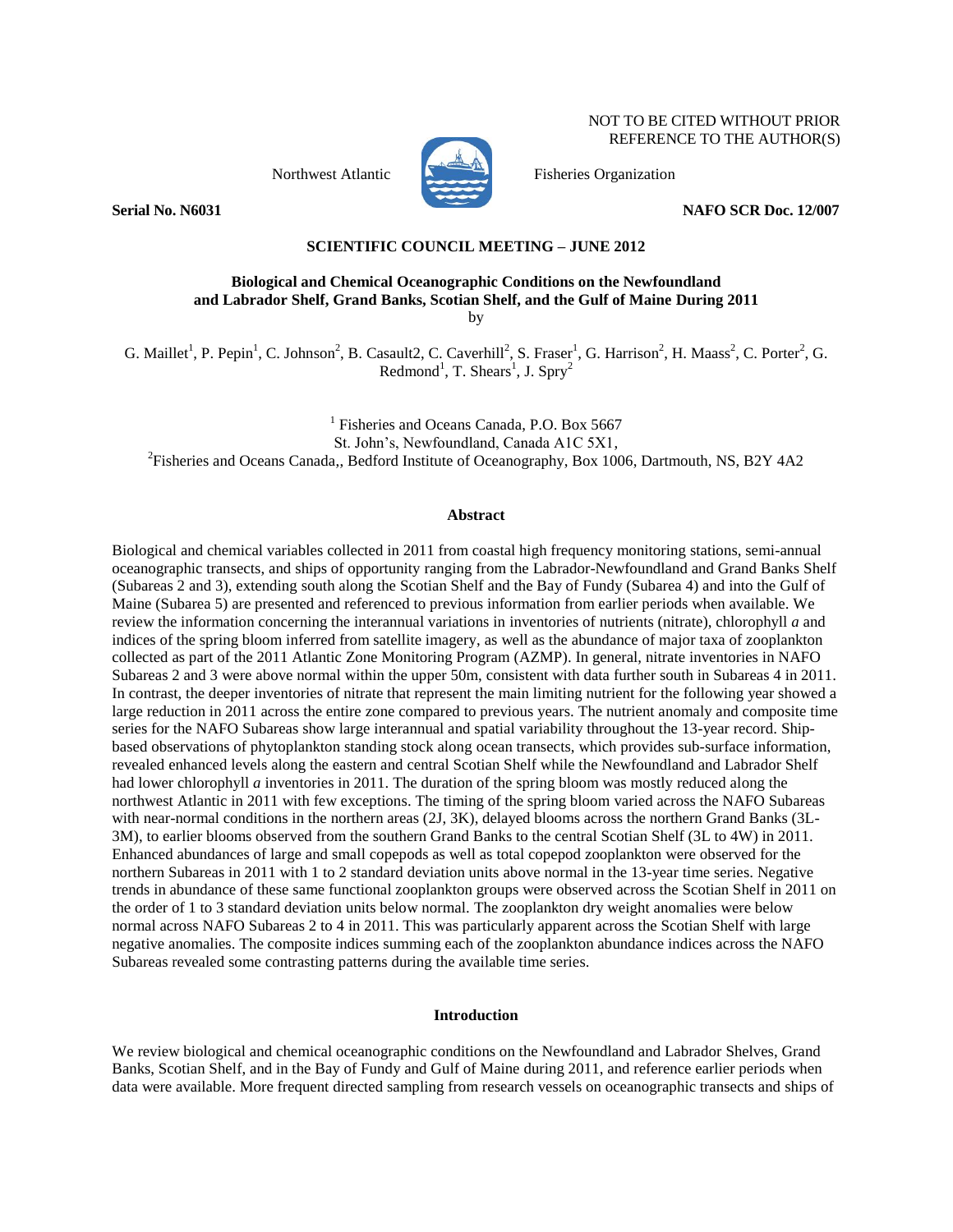opportunity at coastal fixed stations by the Atlantic Zone Monitoring Program (AZMP<sup>1</sup>) and the completion of seasonal oceanographic surveys during 2011 provided good spatial and temporal series coverage of standard variables which affords a foundation for comparison with previous years. Additional details regarding biological and chemical oceanographic conditions on the Newfoundland and Labrador Shelf, Grand Banks, Scotian Shelf, and the Gulf of Maine in 2011 and recent years can be found in Pepin *et al*. (2012) and Johnson *et al*. (2012).

### **Methods**

Collections of standard AZMP variables are based on sampling protocols outlined by Mitchell *et al*. (2002). Observations for 2011 and earlier years presented in this document are based on seasonal surveys conducted during the spring through the autumn (typically March through December). The coastal stations are typically sampled at twice monthly to monthly intervals during ice-free conditions. The location of the standard oceanographic transects and coastal stations are shown in Figure 1.

Phytoplankton biomass was estimated from ocean colour data collected by the Sea-viewing Wide Field-of-view Sensor (SeaWiFS; [http://seawifs.gsfc.nasa.gov/SEAWIFS.html\)](http://seawifs.gsfc.nasa.gov/SEAWIFS.html) and Moderate Resolution Imaging Spectroradiometer (MODIS) "Aqua" sensor [\(http://modis.gsfc.nasa.gov/\)](http://modis.gsfc.nasa.gov/). Technical problems encountered with the MODIS sensor developed in 2011 and corrections to the data products were not available for inclusion in the report this year. The main technical problem was linked to signal degradation of the sensor during 2011 and likely resulted in underestimation of ocean colour. The SeaWiFS time series began in the September of 1997 and MODIS data stream began in July, 2002. Satellite data do not provide information on the vertical structure of chlorophyll *a* (chl*a*) in the water column but do provide highly resolved  $(-1.5 \text{ km})$  data on their geographical distribution in surface waters at the large scale. Two week composite images of surface chlorophyll for the entire NW Atlantic (39-62.5° N Latitude 42-71° W Longitude) were routinely produced from SeaWiFS/MODIS data<sup>2</sup>. Basic statistics (mean, range, standard deviation, etc.) were extracted from the composites for selected sub-regions as shown in Figure 1. We constructed an ocean colour time series from 1998 to 2011 using data from both satellite sensors and averaging during the overlap period from 2003 to 2007.

Scorecard indices were developed as a method of summarizing the many variables used to represent the state of lower trophic levels. To simplify the information, the time-series of the annual estimate of inventory or abundance for each summary variable was standardized to a mean of zero (for the period 1999 – 2011) and unit standard deviation ([observation – mean]/SD). The standard deviation provides a measure of the variability of an index. The result of this standardization yields a series of anomalies. The scorecards serve to illustrate departures from the long term mean across the range of variables by colour coding anomalies as either being above/later than (red) or below/earlier than (blue) the long term average, with darkening shades serving to represent the increasing magnitude of that departure. The specific method used to compute the annual means is described further in Pepin et al. 2011 and Harrison et al. 2009. For the chemical-biological observations, the key variables selected were: (1) near surface (0-50 m) and deep (50-150 m) nitrate inventories, and (2) 0-100m integrated chl*a*, satellite indices of background chl*a* (excluded for 2011), chl*a* biomass (excluded for 2011), duration and timing of the peak of the spring bloom, and zooplankton abundance (*Calanus finmarchicus, Pseudocalanus spp*., total copepods, and total non-copepod zooplankton) and biomass (dry weight) for the AZMP fixed stations and seasonal transect surveys.

# **Annual Variability in Nutrient, Phytoplankton, and Zooplankton Conditions in NAFO Subareas**

Based on the available data, the upper water-column nitrate inventories were generally above normal from the Grand Banks extending down to the Scotian Shelf, with near-normal levels observed in the northeast Newfoundland Shelf (3K) and southern Labrador Shelf (2J) in 2011 (Figure 2). The trend in anomalies of the deep nitrate inventories, a measure of what is available to fuel the base of the marine food chain in the subsequent year, were generally negative across the NAFO Subareas in 2011. The chl*a* inventories inferred from the dedicated seasonal oceanographic surveys, which provides an index of phytoplankton biomass throughout the water-column, were below normal over much of the northern Subareas (2J to 3LNO) and southern extent of the Scotian Shelf in 4X,

 $\overline{a}$ 

<sup>1</sup> http://www.meds-sdmm.dfo-mpo.gc.ca/zmp/main\_zmp\_e.html

<sup>&</sup>lt;sup>2</sup> [\(http://www.mar.dfo.mpo.gc.ca/science/ocean/ias/seawifs/seawifs\\_1.html\)](http://www.mar.dfo-mpo.gc.ca/science/ocean/ias/seawifs/seawifs_1.html)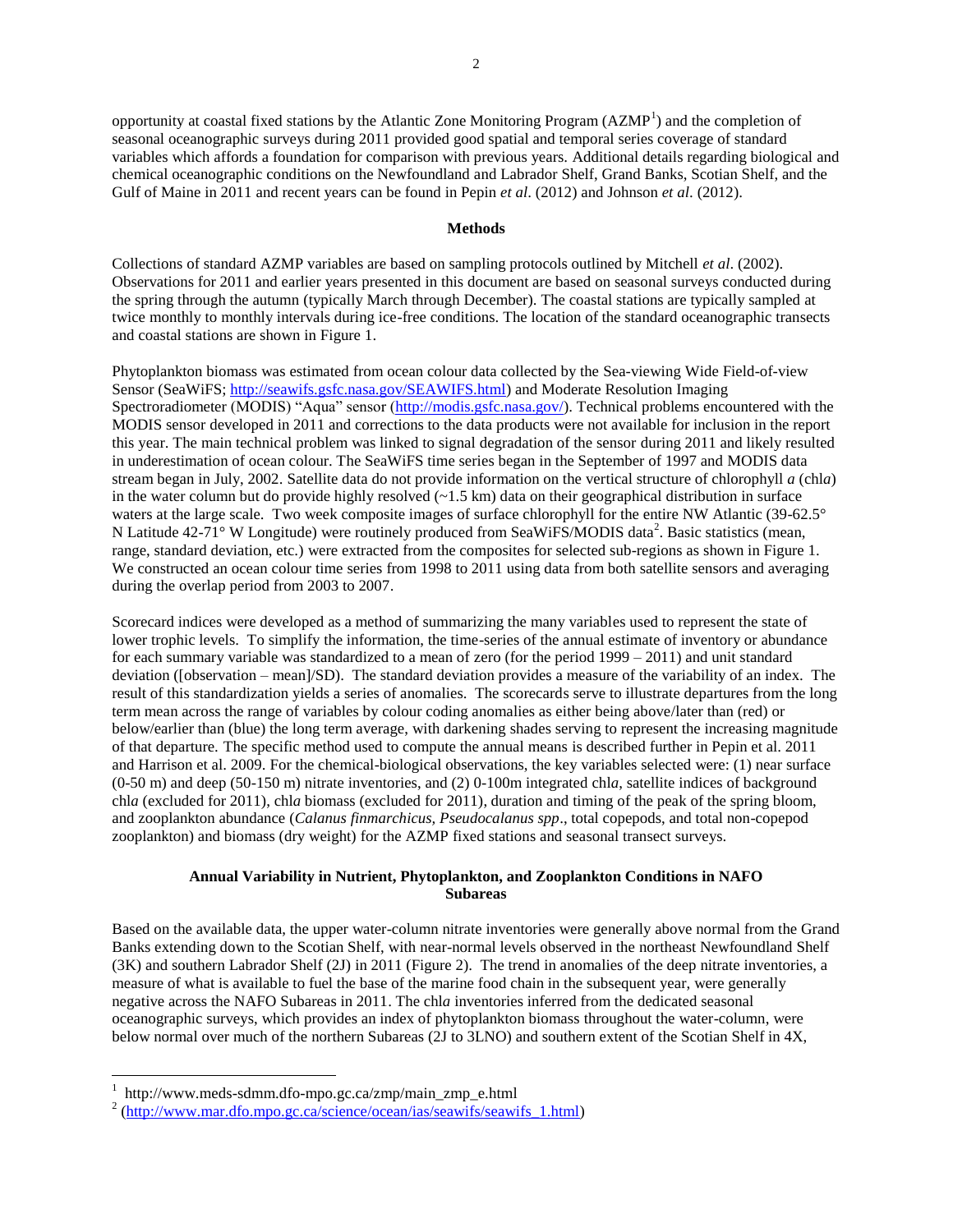while the pattern was reversed across the eastern and central Scotian Shelf (Figure 2). In general, the annual trends in nitrate inventories in the upper 50m layer have increased in 2011 compared to recent years which showed below normal levels across the NAFO Subareas (Figure 3). The annual trends in deep nitrate inventories have remained well below normal during 2009-2011, particularly along the northern Subareas. The annual trends in chl*a* inventories were below normal from the Grand Banks (3L, 3M) up to the southern Labrador Shelf (2J) in comparison to previous years that were near normal across the NAFO Subareas (Figure 3). Overall, large interannual and spatial variability in nitrate and chl*a* inventories are apparent throughout the time series (Figure 3). We also examined the trends in composite summed anomalies across the Newfoundland and Labrador Shelves (NL/LAB) and Scotian Shelf (SS) during the 13-year time series (Figure 4). The composite index for the upper water-column nitrate inventories exhibited high interannual variability and were mostly out of phase between NL/LAB and SS Subareas (Figure 4). Large year to year changes were also noted in the composite deep nitrate inventories across the SS Subarea in contrast to lower variability observed in the NL/LAB Subareas. We observed a downward trend in the summed anomalies for chl*a* inventories across the SS Subareas during 1999 to 2006, and they varied nearly in phase with the composite trends in the NL/LAB Subareas thereafter (Figure 4).

Given the technical difficulties encountered with the MODIS sensor, we were unable to compute the standardized anomalies of standing stock (background and chl*a* biomass) of phytoplankton in 2011. We felt more confident in the timing indices based on the satellite data. The duration of the spring production cycle revealed shorter blooms in the northern Subareas across the Newfoundland and Labrador Shelves while the Scotian Shelf showed variable results in 2011. Significant coherent changes in the timing of the production cycle observed in 2010 were not apparent during 2011. The timing of the peak spring bloom inferred from satellite imagery varied throughout the Subareas in 2011 with northern areas (3K and north) near-normal, later blooms across the northeast Shelf and northern Grand Banks, and substantially earlier blooms on the southern Grand Banks and Scotian Shelf (Figure 5). Work is currently underway to assess the extent of the MODIS sensor degradation on estimation of chlorophyll *a* concentrations but the re-analysis of the data for this time period is not yet available.

The standardized time series anomalies inferred from satellite imagery showed interannual variability in average background chl*a* levels with some regional coherence across the NAFO Subareas (Figure 6). The duration of the production cycle showed a large degree of variability in both the spatial and temporal scales with both large negative and positive anomalies during the 13-year time series (Figure 8). The duration of the spring bloom was typically shorter in northern Subareas compared to longer periods observed in the southern regions in recent years. The timing of the peak spring bloom revealed a coherent shift to earlier timing across Subarea 0B to 4X with only a few exceptions in 2010. In 2011, we also observed a similar shift to earlier spring blooms along the southern Grand Banks and Scotian Shelf but this was not apparent in the northern Subareas (Figure 9). We developed similar composite indices for each of the ocean colour metrics by summing all of the annual SeaWiFS/MODIS anomalies across the northern (NL/LAB) and southern (SS/GoM) NAFO Subareas to evaluate annual trends during the 13-year series. The composite index for background chl*a* across both Subareas declined steadily during the first decade (1998-2008) until an abrupt increase was observed in 2009-2010 (Figure 10). In contrast, the composite chl*a* biomass anomalies generally increased during the time series. The duration and peak timing composite anomalies varied throughout the time series with no apparent overall trend (Figure 10). One of the notable trends in all of the composite satellite indices was the tight coupling between the northern and southern Subareas which suggests the importance of large-scale physical forcing.

The principal zooplankton indices indicated that abundance was generally higher than average on the Grand Banks to the southern Labrador Shelf (2J-3K), with positive anomalies of large Calanoid and small copepods in most parts of these areas in 2011 (Figure 11). The other copepod groups represented by "total copepods" were most abundant on the Grand Banks and only slightly above normal on the northeast Newfoundland and southern Labrador Shelf in 2011. There was evidence of a north-to-south gradient in the anomalies of these zooplankton groups in 2011, with a clear shift to negative anomalies on the oceanographic transects and at fixed stations south of the Grand Banks. The pattern of anomalies for the non-copepod taxa was variable across the Subareas in 2011 in contrast to the copepod taxa (Figure 11). The anomalies for the non-copepods were generally positive across the southern Grand Banks, Eastern and Central Scotian Shelf while large negative anomalies were noted for the southern extent of Subarea 4.

Although many of the zooplankton abundance indices reached their highest levels in 2010-2011 in the northern Subareas, the time series of anomalies indicated relatively weak secondary production during 2000 through 2009 (Figure 12). We observed near-record levels of all zooplankton abundance indices in 1999 along the southern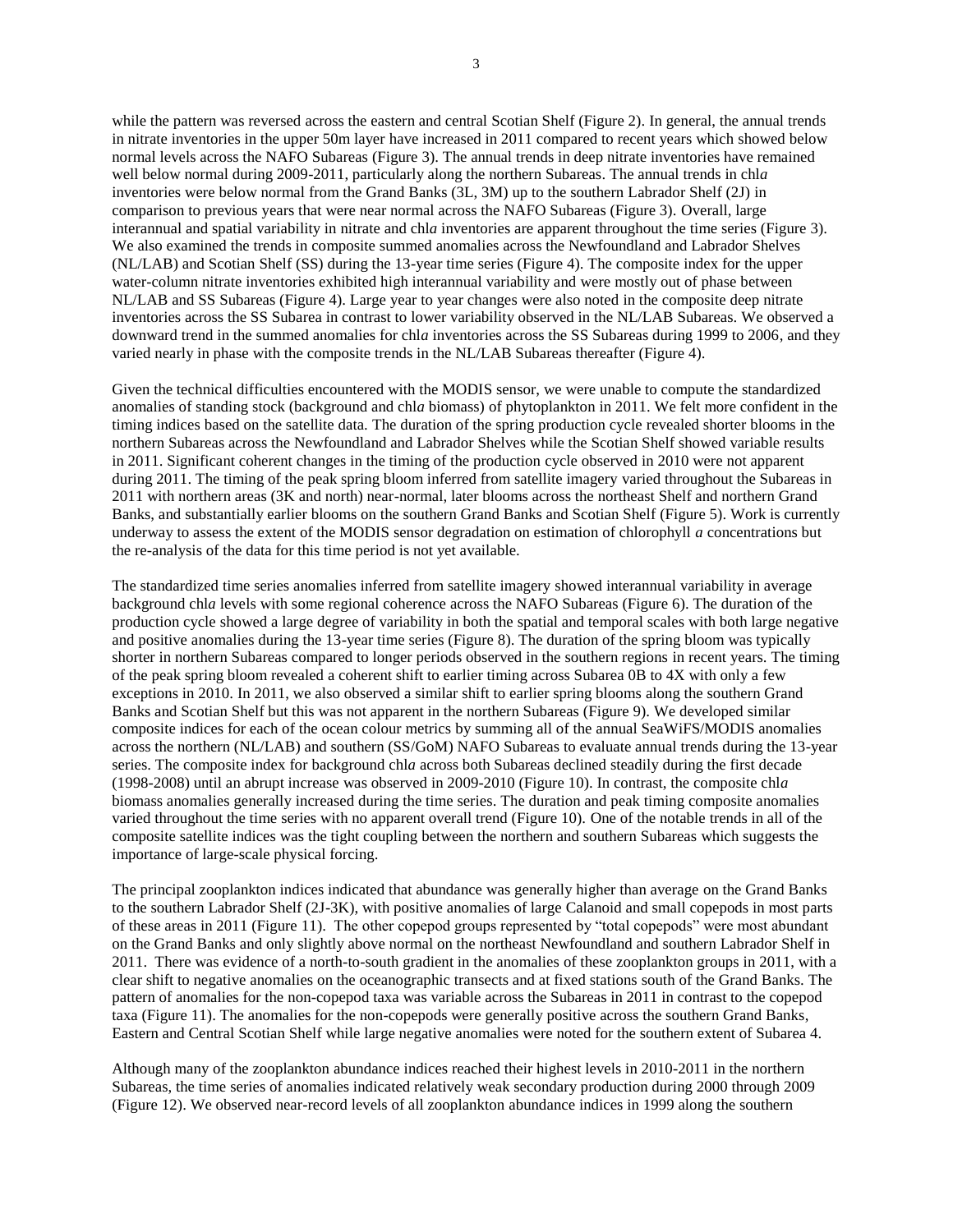Subareas (Scotian Shelf) while the conditions in the northern Subareas (Grand Banks and northeast Newfoundland Shelf) were substantially below normal (Figure 12). We detected a negative gradient in zooplankton dry weight anomalies extending southwards across the Subareas in 2011 with near-normal levels in the north and low levels across the Scotian Shelf (Figure 13). The time series of zooplankton dry weight anomalies indicated low biomass in the early (1999-2000) and later (2008, 2011) years with a period of high abundance during 2001-2004 (Figure 14). The composite indices summing each of the zooplankton abundance indices across the NL/LAB and SS Subareas revealed some contrasting patterns during the time series. The composite anomalies for the large copepods were at its lowest level in 2011 on the SS compared to the highest level on the NL/LAB Subareas (Figure 15). In addition, we observed a steady decline in the composite anomalies for small copepods on the SS from 1999 to 2011 while more stable levels in the NL/LAB Subarea. The composite anomalies for total copepods showed an upward trend on the NL/LAB in contrast to a downward trend on the SS Subarea during the 13-year time series (Figure 15). The composite values for the non-copepods were relatively stable throughout the time record for both Subareas. The composite dry weight anomalies on the SS have declined steadily from 1999 and reached a record low in 2011 (Figure 16). This may be related to the reduction in both abundant large and small copepods observed on the SS during the monitoring program that typically make up a large proportion of the total biomass. Composite anomalies for zooplankton dry weight on the NL/LAB Subarea were mostly positive during 2002 to 2007 with large negative levels observed in 1999-2000 and again in 2008 (Figure 16).

Although the chemical and biological time series are becoming invaluable in detecting trends and changes in the lower trophic levels along both spatial and temporal scales, there remains considerable uncertainty in the estimates of nutrient inventories and overall abundance of phytoplankton and zooplankton. This uncertainty is related to variation in water masses, and the short life histories of phytoplankton and zooplankton along with their patchy distribution, and by the limited coverage of the NAFO Subareas by the environmental monitoring program.

# **Biological and Chemical Highlights**

- Nitrate inventories were generally above normal within the upper 50m from the Grand Banks extending down to the Scotian Shelf, with near-normal levels observed in the northeast Shelf and southern Labrador Shelf in 2011.
- In contrast, the deeper inventories of nitrate that represent the main limiting nutrient for the following year showed a large reduction in 2011 across the entire zone compared to previous records.
- Overall, large interannual and spatial variability in nutrient levels are apparent during the time series from 1999- 2011.
- Seasonal monitoring of ocean transects and coastal stations, which provide information throughout the water column, revealed enhanced phytoplankton standing stocks along the eastern and central Scotian Shelf, in contrast to the information from satellites, with lower inventories on the Newfoundland and Labrador Shelves in 2011.

## **Biological and Chemical Highlights**

- We observed a high degree of similarity in the timing of the spring bloom off Labrador, northeast Newfoundland Shelf, and the Scotian Shelf in 2011 which supports the importance of regional forcing conditions on the production cycle.
- The duration of the spring bloom was shorter than normal along NAFO Subareas 2 to 4 in 2011 but with some notable exceptions including the southwest portion of the Grand Banks and Central Scotian Shelf with prolonged bloom periods.
- One of the notable trends in all of the composite satellite indices was the tight coupling between the northern and southern Subareas which suggests the importance of large-scale physical forcing.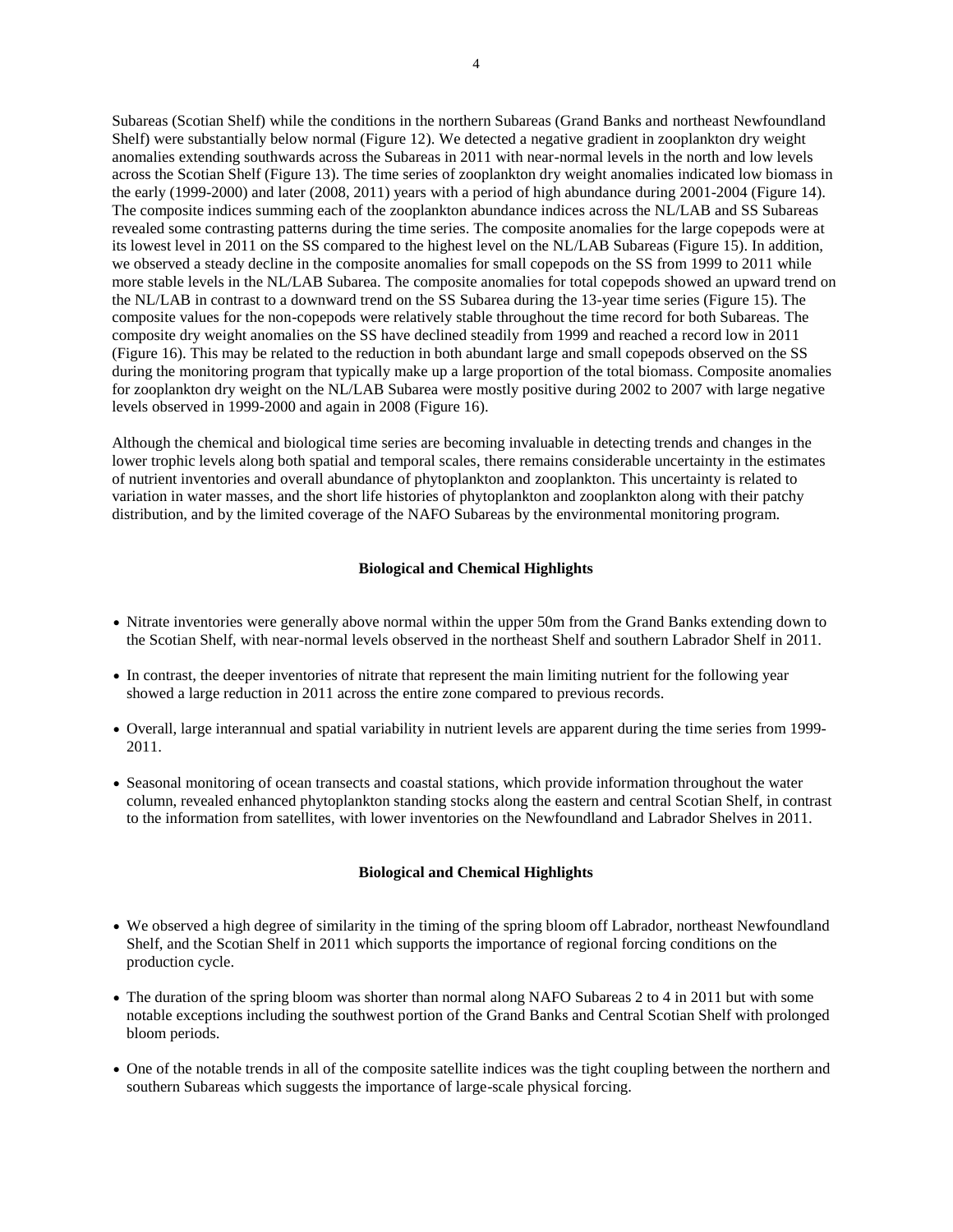- Enhanced abundance of large and small copepods as well as total copepod zooplankton was observed for the northern Subareas in 2011 with 1 to 2+ standard deviation units above normal in the 13-year time series.
- Negative trends in abundance of these same functional zooplankton groups were observed across the Scotian Shelf in 2011 on the order of 1 to 3 standard deviation units below normal.
- The zooplankton dry weight anomalies were below normal across NAFO Subareas 2 to 4 in 2011.

#### **Acknowledgements**

We thank the staff at Fisheries and Oceans Canada's Northwest Atlantic Fisheries Centre (NWAFC) Biological and Physical Oceanography Section and Bedford Institution of Oceanography Ocean and Ecosystem Sciences Division for their acquisition, quality control and archiving of the data. We also wish to thank the efforts of the many Scientific Assistants and Science Staff at the Northwest Atlantic Fisheries Centre in St, John's, the Bedford Institute of Oceanography, and the St. Andrews Biological Station and CCGS Officers and Crew for their invaluable assistance at sea. The expertise of Gerhard Pohle, Mary Greenlaw, and Jackie Spry was crucial to the completion of this work.

### **References**

C. Johnson, G. Harrison, E. Head, J. Spry, K. Pauley, H. Maass, M. Kennedy, C. Porter, I. Yashayaeva, and B. Casault. 2012. Optical, chemical and biological oceanographic conditions in the Maritimes region in 2011. Canadian Science Advisory Secretariat, Research Document 2012/XXX, (in progress).

Harrison, G., C. Johnson, E. Head, J. Spry, K. Pauley, H. Maass, M. Kennedy, C. Porter, and V. Soukhovtsev. 2009. Optical, chemical, and biological oceanographic conditions in the Maritimes Region in 2008. DFO Can. Sci. Advis. Sec. Res. Doc. 2009/054. vi + 55 p.

Mitchell, M.R., G. Harrison, K. Pauley, A. Gagné, G. Maillet and P. Strain 2002. Atlantic Zone Monitoring Program Sampling Protocol. Canadian Technical Report of Hydrography and Ocean Sciences 223, 23 pp.

P. Pepin, G.L. Maillet, S. Fraser, T. Shears, and G. Redmond. 2011. Optical, chemical, and biological oceanographic conditions on the Newfoundland and Labrador Shelf during 2009 and 2010. Canadian Science Advisory Secretariat, Research Document 2011/074, 45 pp.

P. Pepin, G.L. Maillet, S. Fraser, T. Shears, and G. Redmond. 2012. Biological and Chemical Oceanographic conditions on the Newfoundland and Labrador Shelf during 2011. Canadian Science Advisory Secretariat, Research Document 2012/XXX, (in progress).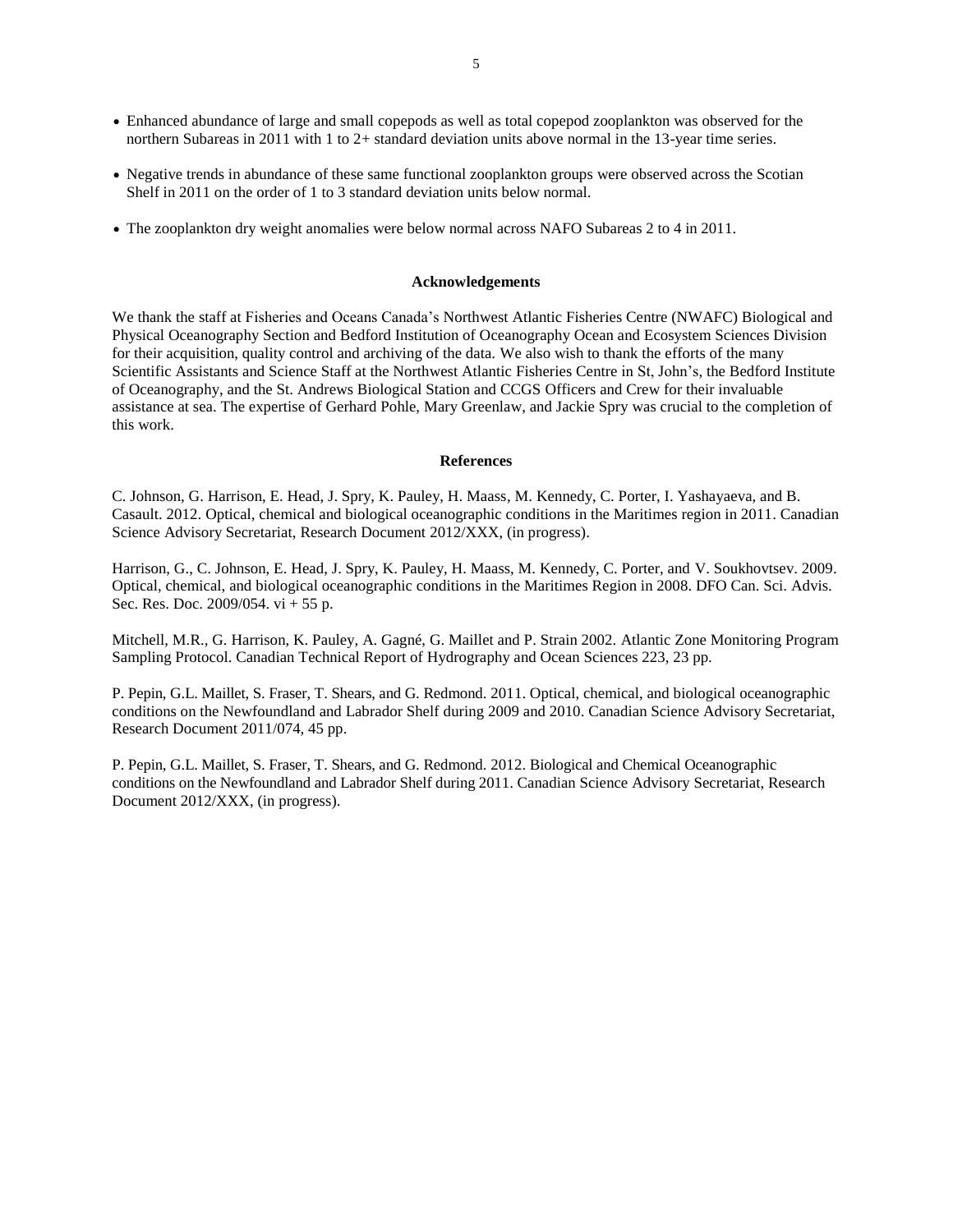Figure 1. Location of the NAFO Regulatory Areas (white boxes) and standard Atlantic Zone Monitoring Program fixed coastal stations (closed red squares) and oceanographic transects (red lines). The statistical sub-regions (Petrie Boxes) shown by the open red boxes (HS=Hudson Strait, NLS=northern Labrador Shelf, HB=Hamilton Bank (Seal Island), SAB=St. Anthony Basin, NENS=northeast Newfoundland Shelf, AC=Avalon Channel, CS=Cabot Strait, FP=Flemish Pass, HIB=Hibernia, SPB=St. Pierre Bank, SES=southeast Shoal, ESS=eastern Scotian Shelf,

WB=Western Bank, CSS=central Scotian Shelf, WSS=western Scotian Shelf, LS=Lurcher Shoal, GB=Georges Bank.

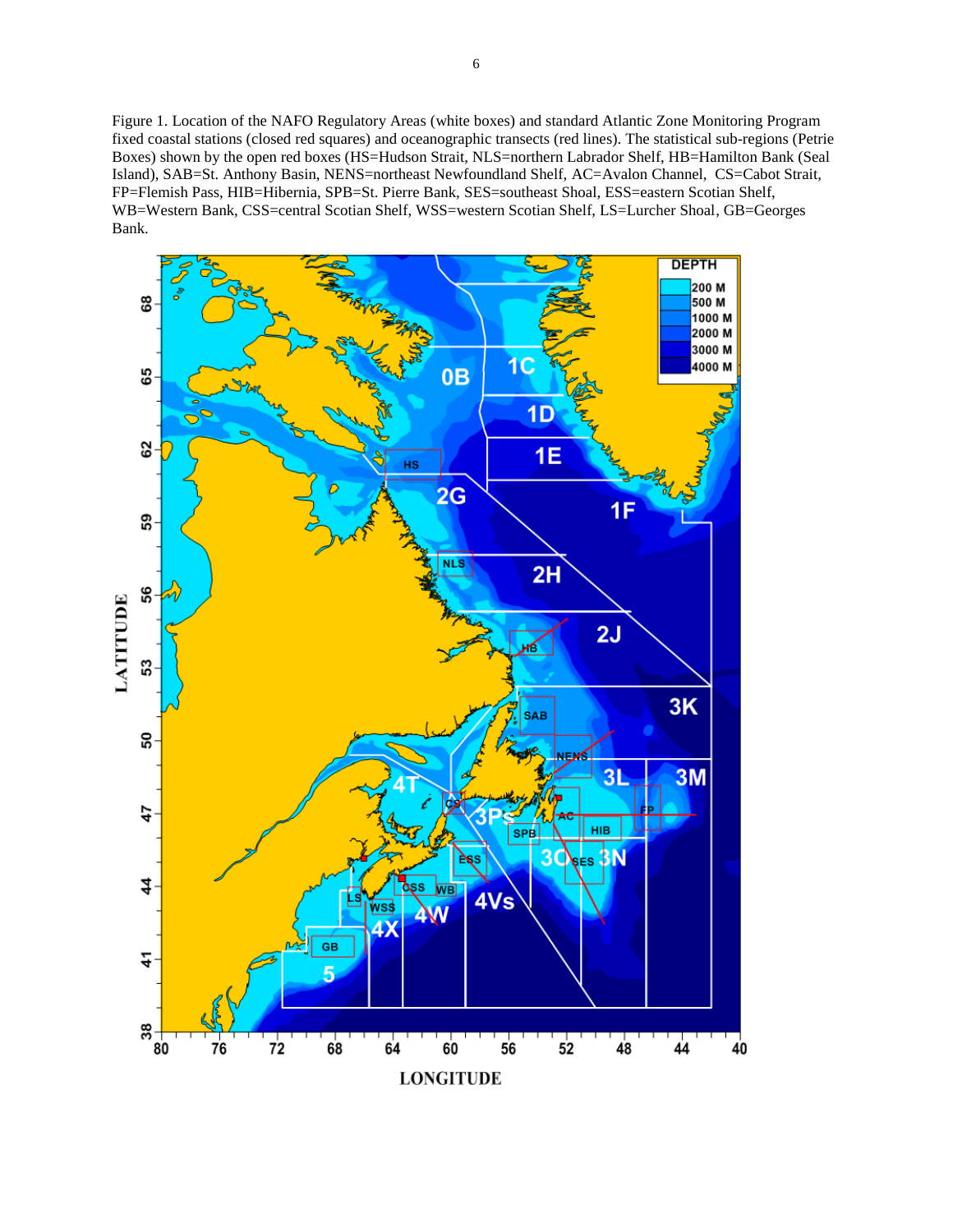Figure 2. Summary of nitrate (combined nitrate and nitrite which represents the principal limiting nutrient in the system) and chlorophyll *a* anomalies from different oceanographic transects and fixed stations from the Atlantic Zone Monitoring Program during 2011. The standardized anomalies are the differences between the annual average for a given year and the long-term mean (1999-2011) divided by the standard deviation. The nutrient and chlorophyll anomalies for transects were calculated using a general linear model using station, season, and year while the fixed stations only used season and year as inputs and were based on all available seasonal data. The NAFO Subareas are sorted by latitude from north (top) to south (bottom) regions.



0-50m Integrated Nitrate Inventory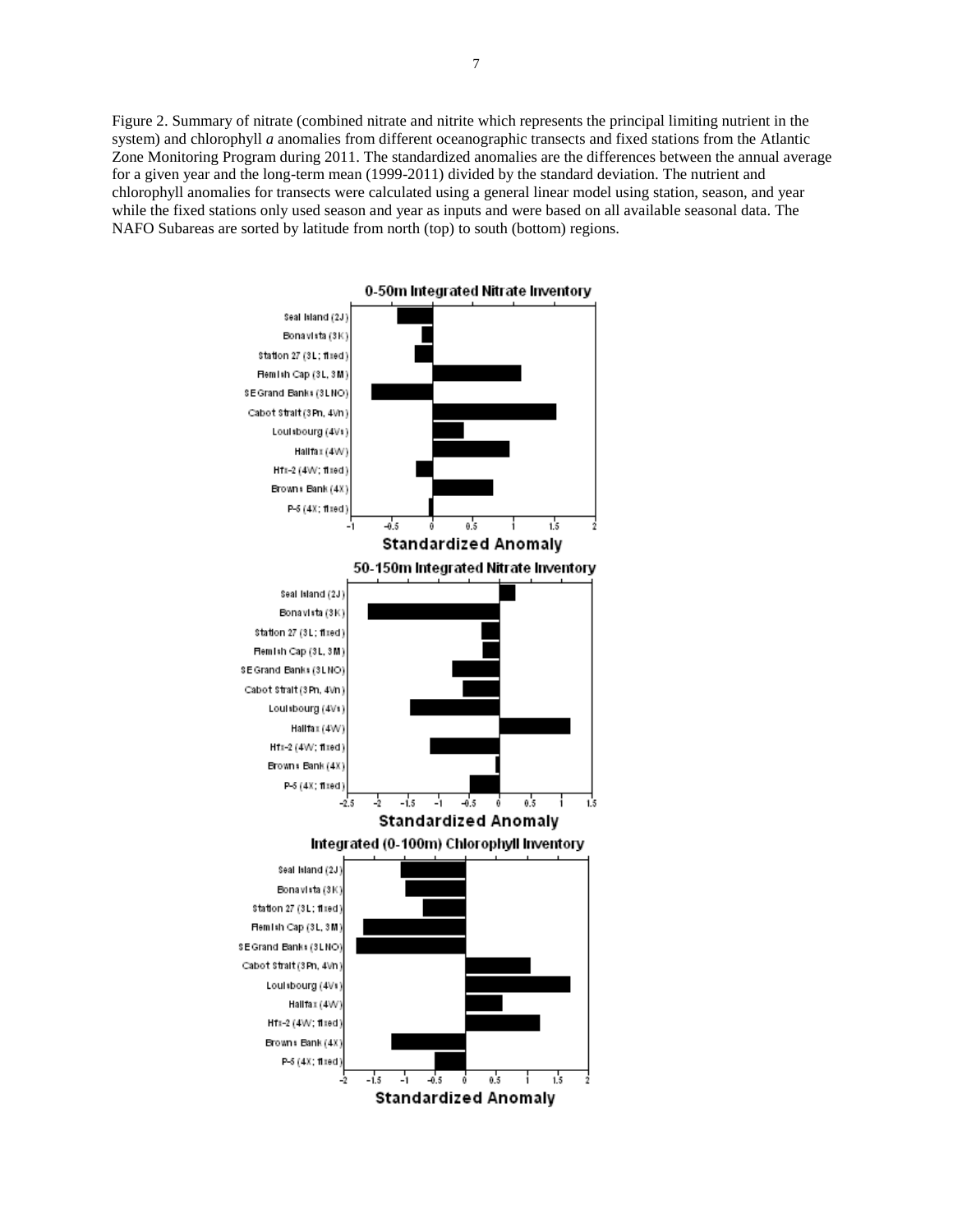Figure 3. Time series of nutrient (combined nitrite and nitrate) and chlorophyll *a* anomalies from different oceanographic transects and fixed stations from the Atlantic Zone Monitoring Program during 1999-2011. The nutrient and chlorophyll anomalies for transects were calculated using a general linear model using station, season, and year while the fixed stations only used season and year as inputs and were based on all available seasonal data. A grey cell indicates missing data; a blue cell indicates lower than normal levels and a red cell indicates higher than normal levels. More intense colours indicate larger anomalies. The numbers in the coloured cells are the differences in the annual average value from the long-term mean (1999-2011) divided by the standard deviation. The NAFO Subareas are sorted by latitude from north (top) to south (bottom) regions.

| Index                    | <b>Section ID</b>            | 1999    | 2000    | 2001    | 2002    | 2003    | 2004    | 2005    | 2006    | 2007    | 2008    | 2009    | 2010    | 2011    |
|--------------------------|------------------------------|---------|---------|---------|---------|---------|---------|---------|---------|---------|---------|---------|---------|---------|
| <b>Nitrate Inventory</b> | Seal Island (2J)             |         | $-0.35$ | 0.17    | 0.63    |         | 1.87    | 0.43    | $-1.64$ | 0.84    | $-1.26$ | 0.41    | $-0.69$ | $-0.42$ |
| $0-50m$                  | Bonavista (3K)               |         | $-0.61$ | $-0.53$ | 1.44    | 1.66    | 0.47    | $-0.31$ | $-1.67$ | 1.24    | $-0.44$ | $-0.64$ | $-0.49$ | $-0.13$ |
|                          | Station 27 (3L; fixed)       |         | 0.07    | $-0.03$ | $-0.34$ | 0.20    | 0.04    | 0.13    | $-0.18$ | 0.33    | 0.12    | $-0.25$ | $-0.81$ | $-0.21$ |
|                          | Flemish Cap (3L, 3M)         |         | $-0.95$ | 0.09    | 0.98    | 1.90    | 0.40    | $-0.77$ | $-0.44$ | 0.51    | $-0.58$ | $-0.67$ | $-1.54$ | 1.08    |
|                          | SE Grand Banks (3LNO)        |         | $-0.40$ | $-0.03$ | 0.34    | 2.51    | 0.76    | $-0.47$ | $-1.01$ | 0.75    | $-0.02$ | $-0.63$ | $-1.05$ | $-0.74$ |
|                          | Cabot Strait (3Pn, 4Vn)      | 1.52    | $-1.57$ | $-0.91$ |         | $-1.09$ | $-0.41$ | 0.42    | $-0.07$ | 1.04    | 1.27    | 0.16    | $-0.36$ | 1.51    |
|                          | Louisbourg (4Vs)             | 1.78    | $-0.69$ | $-1.17$ |         | 0.48    | $-0.37$ | $-0.28$ | 0.65    | 0.93    | 0.59    | 0.02    |         | 0.38    |
|                          | Halifax (4W)                 | 2.03    | $-0.82$ | 0.14    |         | $-0.68$ | $-0.73$ | $-0.30$ | 0.11    | $-0.40$ | 1.77    | $-0.31$ | 0.41    | 0.94    |
|                          | Hfx-2 (4W; fixed)            | $-2.18$ | 1.16    | 1.25    | $-0.74$ | $-0.19$ | 0.09    | $-0.58$ | 0.28    | 0.19    | 1.19    | 0.39    | $-0.87$ | $-0.19$ |
|                          | Browns Bank (4X)             | 0.08    | $-0.58$ | $-0.84$ |         | 0.67    | $-0.34$ | 0.15    | 0.27    | $-1.78$ | 1.98    | 1.17    |         | 0.74    |
|                          | P-5 (4X; fixed)              | $-1.01$ | $-0.49$ | $-0.59$ | 0.72    | 1.13    | 0.06    | $-0.88$ | 1.44    | $-0.40$ | 0.09    | 1.49    | $-1.54$ | $-0.04$ |
|                          | <b>Section ID</b>            | 1999    | 2000    | 2001    | 2002    | 2003    | 2004    | 2005    | 2006    | 2007    | 2008    | 2009    | 2010    | 2011    |
|                          | Seal Island (2J)             |         | 0.43    | 0.33    | 0.37    |         | 0.78    | 0.46    | 0.38    | 1.20    | $-1.57$ | $-0.52$ | $-2.09$ | 0.25    |
| <b>Nitrate Inventory</b> | Bonavista (3K)               |         | 0.75    | $-0.88$ | 0.11    | 0.86    | 0.86    | 0.37    | 0.71    | 1.09    | $-0.17$ | $-0.32$ | $-1.24$ | $-2.16$ |
| 50-150m                  | Station 27 (3L; fixed)       |         | 0.65    | $-0.22$ | 0.09    | $-0.18$ | $-0.12$ | $-0.15$ | $-0.10$ | 0.34    | 0.37    | $-0.23$ | $-0.67$ | $-0.29$ |
|                          | Flemish Cap (3L, 3M)         |         | 0.60    | $-0.21$ | $-0.97$ | 0.99    | 0.09    | 0.35    | 1.70    | 0.95    | $-0.31$ | $-1.08$ | $-1.85$ | $-0.27$ |
|                          | <b>SE Grand Banks (3LNO)</b> |         | $-0.35$ | $-0.44$ | 1.22    | 0.41    | 1.34    | 0.62    | 1.04    | 0.16    | $-0.25$ | $-2.06$ | $-0.93$ | $-0.77$ |
|                          | Cabot Strait (3Pn, 4Vn)      | $-0.02$ | 1.73    | $-0.92$ |         | $-0.12$ | 1.24    | $-0.68$ | 0.11    | $-1.27$ | 0.62    | 1.16    | $-1.13$ | $-0.60$ |
|                          | Louisbourg (4Vs)             | 0.48    | 1.55    | $-1.28$ |         | 0.70    | $-0.61$ | 0.45    | 0.37    | $-1.91$ | $-0.11$ | 0.39    |         | $-1.46$ |
|                          | Halifax (4W)                 | 0.42    | 0.65    | $-0.14$ |         | $-0.10$ | $-0.77$ | $-1.98$ | 0.46    | $-1.11$ | 1.09    | 1.48    | 0.73    | 1.14    |
|                          | Hfx-2 (4W; fixed)            | $-0.66$ | 0.80    | $-0.83$ | 0.15    | 1.49    | $-0.76$ | $-1.06$ | 1.71    | $-0.68$ | $-0.30$ | 1.03    | $-0.88$ | $-1.14$ |
|                          | Browns Bank (4X)             | $-1.96$ | $-0.21$ | 0.12    |         | 1.21    | 1.13    | $-0.45$ | 0.23    | $-1.02$ | $-0.09$ | 0.91    |         | $-0.06$ |
|                          | P-5 (4X; fixed)              | $-0.84$ | $-0.45$ | $-1.26$ | 0.88    | 1.07    | $-0.31$ | $-0.60$ | 1.12    | $-0.43$ | 0.42    | 1.69    | $-1.28$ | $-0.48$ |
|                          | <b>Section ID</b>            | 1999    | 2000    | 2001    | 2002    | 2003    | 2004    | 2005    | 2006    | 2007    | 2008    | 2009    | 2010    | 2011    |
|                          | Seal Island (2J)             |         | 0.73    | 1.96    | 0.76    | $-1.00$ | $-0.35$ | 0.29    | 0.74    | $-1.26$ | $-0.76$ | 0.70    | $-0.72$ | $-1.07$ |
| Chlorophyll a Inventory  | Bonavista (3K)               |         | 1.25    | 0.08    | $-1.23$ | $-1.60$ | 0.47    | 0.51    | 0.65    | 0.36    | $-0.91$ | 1.58    | $-0.18$ | $-0.99$ |
|                          | Station 27 (3L; fixed)       | 1.89    | 0.50    | 0.30    | 0.01    | $-0.30$ | 0.14    | $-0.28$ | 0.04    | $-0.13$ | $-0.49$ | $-0.12$ | $-0.04$ | $-0.69$ |
|                          | Flemish Cap (3L, 3M)         |         | 0.38    | 0.09    | $-0.73$ | $-1.63$ | 0.30    | 1.29    | $-0.37$ | 1.00    | $-0.23$ | 1.37    | 0.22    | $-1.67$ |
|                          | SE Grand Banks (3LNO)        |         | $-1.25$ | 0.78    | 0.20    | $-0.76$ | 0.12    | $-0.47$ | $-0.37$ | 1.61    | 1.36    | 0.22    | 0.36    | $-1.79$ |
|                          | Cabot Strait (3Pn, 4Vn)      | 0.85    | 0.99    | $-0.75$ |         | $-0.04$ | $-0.39$ | $-0.72$ | $-1.25$ | $-0.09$ | $-0.40$ | 0.07    | $-0.68$ | 1.05    |
|                          | Louisbourg (4Vs)             | 1.05    | 0.45    | $-0.43$ |         | 1.85    | $-0.35$ | $-0.29$ | $-1.47$ | $-0.03$ | $-0.21$ | 0.40    |         | 1.69    |
|                          | Halifax (4W)                 | $-0.49$ | 0.44    | $-0.47$ |         | 0.37    | $-0.49$ | 0.23    | $-2.14$ | 1.65    | 0.73    | 0.38    | 0.86    | 0.59    |
|                          | Hfx-2 (4W; fixed)            | 2.58    | 0.75    | 0.48    | $-0.23$ | 0.37    | $-0.56$ | $-0.54$ | $-1.15$ | $-0.82$ | $-0.86$ | $-0.10$ | 0.07    | 1.20    |
|                          | Browns Bank (4X)             | 1.20    | $-0.52$ | 0.10    |         | 1.93    | $-1.28$ | $-0.87$ | $-0.63$ | 0.92    | 0.07    | 0.54    |         | $-1.21$ |
|                          | P-5 (4X; fixed)              | 1.38    | 1.68    | 0.56    | 0.19    | $-0.58$ | 0.21    | $-0.82$ | $-1.23$ | $-0.47$ | $-1.07$ | $-0.90$ | 1.07    | $-0.50$ |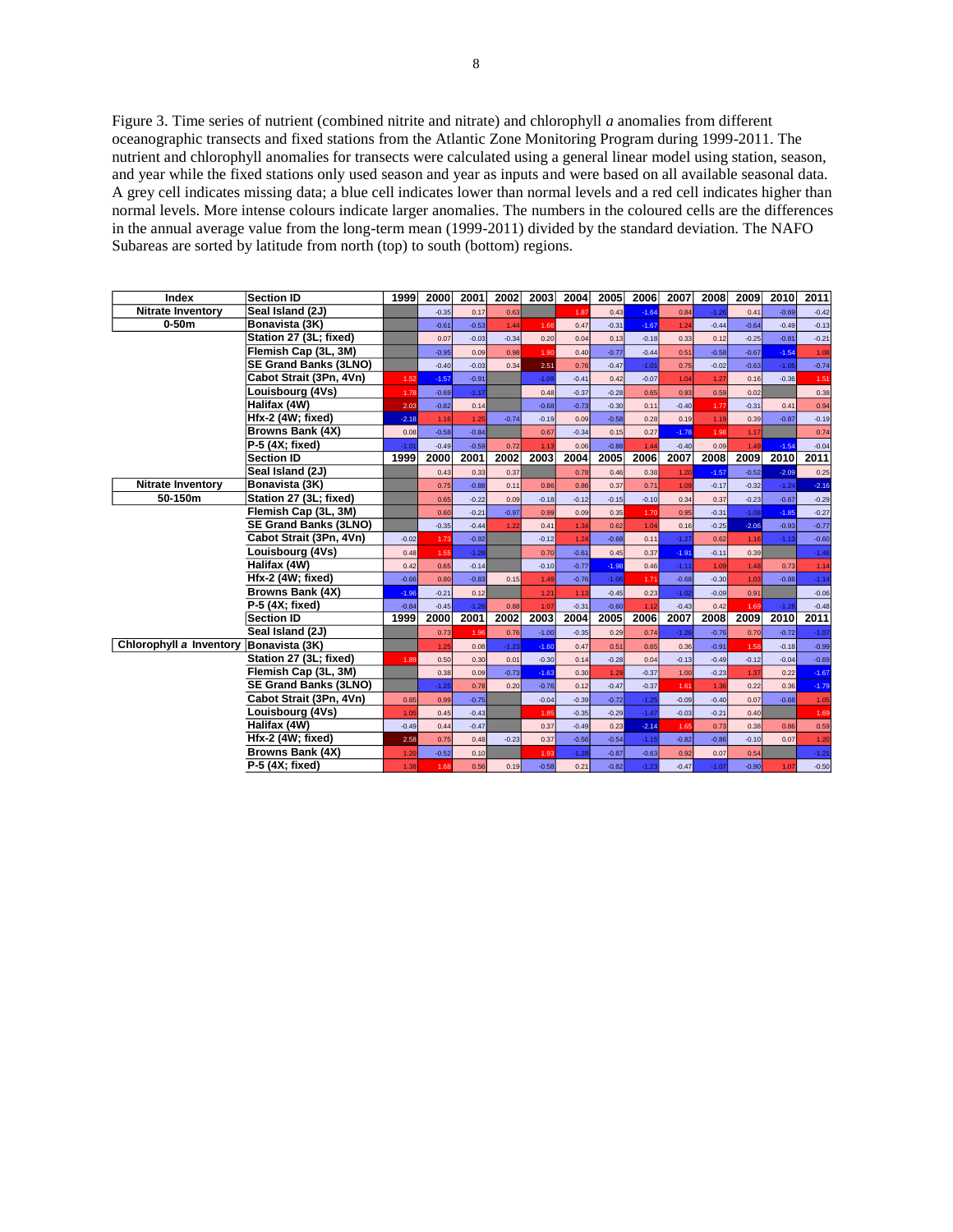Figure 4. Composite sums of annual anomalies across the Newfoundland and Labrador Subareas (NL/LAB) and Scotian Shelf (SS) for shallow and deep nitrate and chlorophyll *a* inventories during 1999-2011.

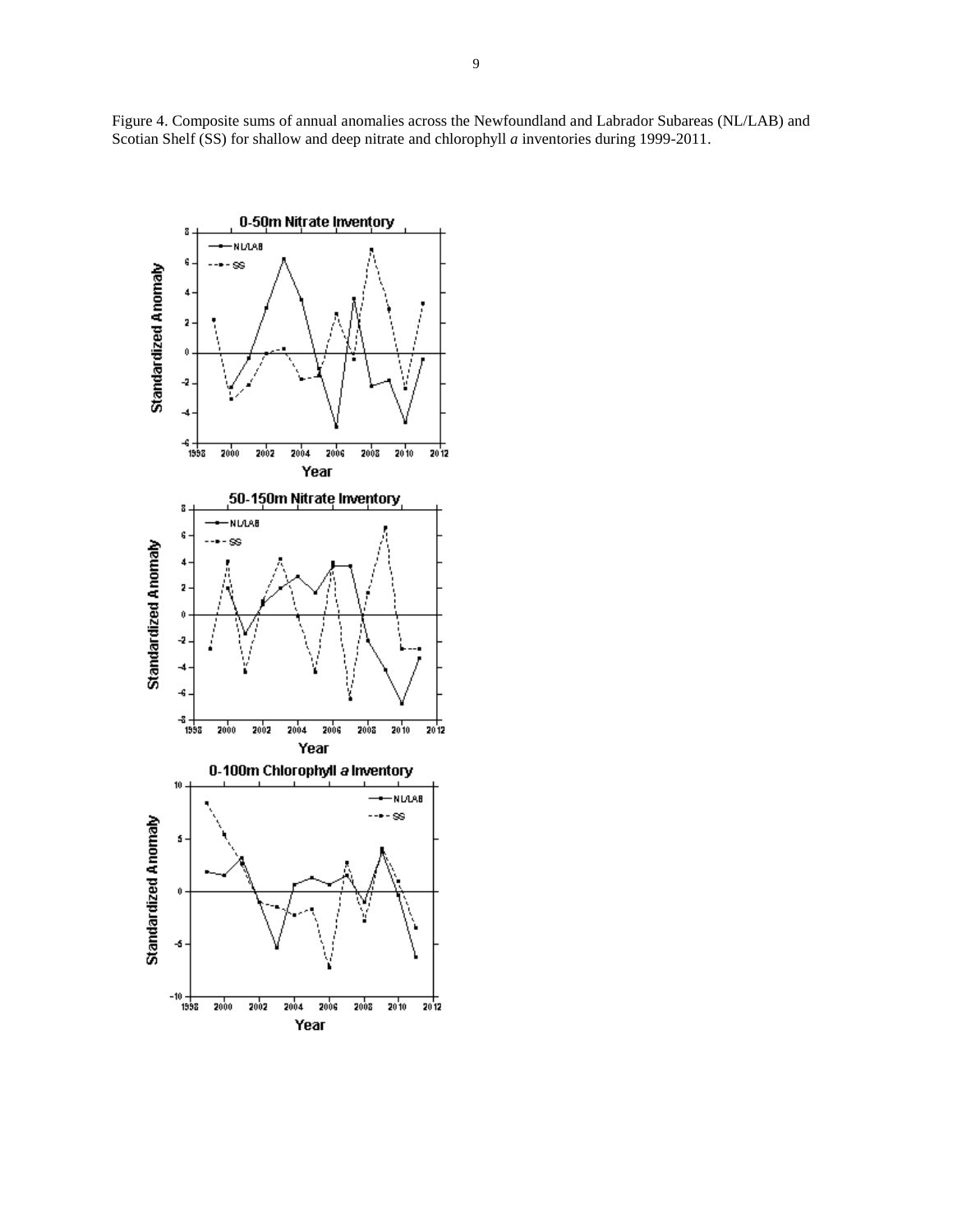Figure 5. Summary of ocean colour anomalies from Sea-viewing Wide Field-of-view Sensor (SeaWiFS) and Moderate Resolution Imaging Spectroradiometer (MODIS) "Aqua" sensor imagery across the different statistical sub-regions during 2011. The standardized anomalies are the differences between the annual average for a given year and the long-term mean (1998-2011) divided by the standard deviation. We excluded the 2011 results for background and chlorophyll *a* biomass due to technical difficulties with the MODIS sensor. The ocean colour anomalies for transects were calculated using a general linear model using station, season, and year while the fixed stations only used season and year as inputs and were based on all available seasonal data. The NAFO Subareas are sorted from northern (top) to southern (bottom) regions. Negative anomalies for the timing indices (duration and peak timing) indicate earlier/shorter blooms while positive anomalies indicate the reverse.

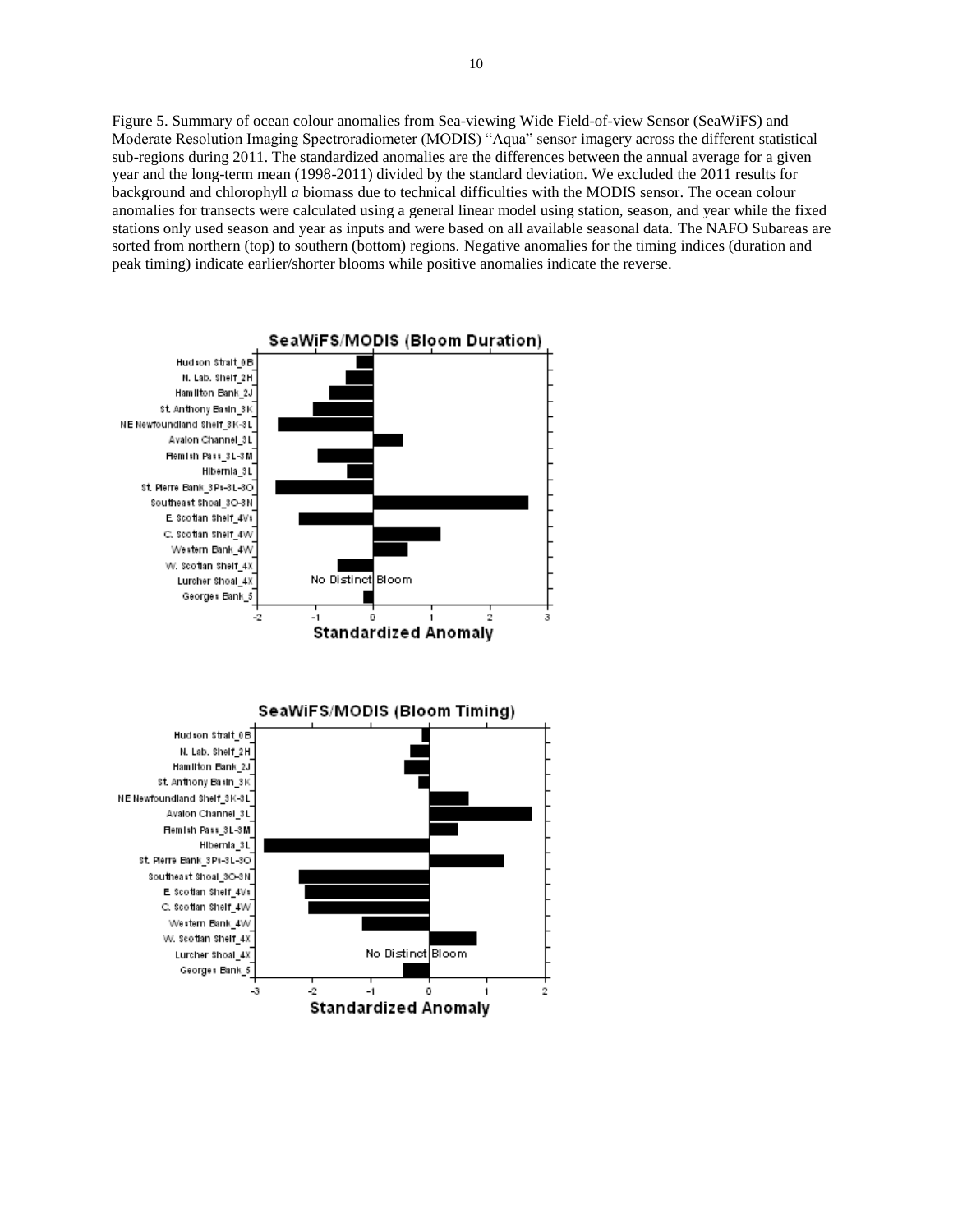Figure 6. Annual anomalies of background chlorophyll *a* (before and after spring bloom) derived from SeaWiFS and MODIS "Aqua" sensor imagery across the different NAFO Subareas extending from Georges Bank to the Hudson Strait during 1998-2010. The 2011 results were excluded due to technical difficulties with the MODIS sensor. The background chlorophyll *a* anomalies for transects were calculated using a general linear model using station, season, and year while the fixed stations only used season and year as inputs and were based on all available seasonal data.A grey cell indicates missing data; a blue cell indicates lower than normal levels and a red cell indicates higher than normal levels. More intense colours indicate larger standardized anomalies. The numbers in the coloured cells are the differences from the long-term mean (1998-2010) divided by the standard deviation.

| <b>NAFO Subarea</b>                 | 1998    | 1999    | 2000    | 2001    | 2002    | 2003    | 2004    | 2005    | 2006    | 2007    | 2008    | 2009    | 2010    | 2011 |
|-------------------------------------|---------|---------|---------|---------|---------|---------|---------|---------|---------|---------|---------|---------|---------|------|
| Hudson Strait 0B                    | $-0.22$ | $-0.42$ | $-0.12$ | $-0.54$ | $-0.17$ | $-0.50$ | 0.46    | 0.11    | $-0.56$ | $-0.38$ | $-0.65$ | $-0.60$ | 3.26    |      |
| N. Lab. Shelf 2H                    | $-0.58$ | $-0.52$ | $-0.70$ | 0.17    | $-0.82$ | $-0.29$ | 0.63    | $-0.49$ | 0.10    | $-0.67$ | $-0.03$ | $-1.00$ | 1.76    |      |
| Hamilton Bank 2J                    | 0.82    | $-0.46$ | $-0.96$ | 0.38    | $-0.40$ | 0.20    | 1.49    | $-0.46$ | $-1.71$ | $-0.74$ | $-0.62$ | $-0.29$ | 1.97    |      |
| St. Anthony Basin 3K                | 1.55    | $-0.20$ | 0.43    | $-0.41$ | 2.18    | $-0.15$ | 0.11    | $-0.87$ | $-0.52$ | 0.45    | $-1.74$ | $-0.89$ | 0.45    |      |
| <b>INE Newfoundland Shelf 3K-3L</b> | 0.83    | $-0.95$ | 0.79    | 0.06    | 1.37    | $-0.98$ | $-0.02$ | $-0.06$ | $-0.34$ | $-1.12$ | $-0.94$ | 0.25    | 2.14    |      |
| Avalon Channel 3L                   | 0.16    | 0.40    | 0.21    | $-0.74$ | 0.19    | $-0.53$ | $-0.68$ | $-0.73$ | $-0.33$ | $-0.10$ | $-0.38$ | $-0.40$ | 3.23    |      |
| Flemish Pass 3L-3M                  | 0.63    | 1.09    | 1.48    | 0.29    | 1.88    | $-0.46$ | $-0.65$ | 0.08    | $-0.52$ | $-0.18$ | $-1.26$ | 0.09    | $-1.35$ |      |
| Hibernia 3L                         | 0.58    | $-0.18$ | 0.36    | 0.03    | 1.46    | 1.29    | $-0.62$ | $-0.66$ | $-0.10$ | $-0.42$ | $-1.54$ | $-1.23$ | 1.79    |      |
| St. Pierre Bank 3Ps-3L-3O           | 0.27    | 1.88    | 0.21    | $-0.22$ | 1.46    | $-0.50$ | $-0.59$ | $-0.31$ | $-0.13$ | $-0.93$ | $-0.85$ | $-1.10$ | 1.69    |      |
| Southeast Shoal 3O-3N               | $-0.57$ | $-0.66$ | $-0.51$ | $-0.11$ | 0.80    | 1.03    | $-0.45$ | $-0.69$ | $-0.56$ | $-0.47$ | 1.86    | 1.55    | 0.49    |      |
| E. Scotian Shelf 4Vs                | $-0.03$ | 1.94    | 0.69    | $-0.64$ | $-0.35$ | $-0.28$ | $-0.22$ | $-0.66$ | $-0.65$ | $-1.48$ | 0.62    | 1.38    | 1.00    |      |
| C. Scotian Shelf 4W                 | 0.08    | 1.00    | 0.46    | $-0.23$ | $-0.09$ | $-0.81$ | $-0.10$ | $-0.80$ | $-0.73$ | $-0.36$ | $-0.55$ | 1.05    | 2.52    |      |
| Western Bank 4W                     | 0.42    | $-1.73$ | 0.26    | 0.17    | 0.21    | $-0.67$ | 0.65    | 0.07    | 0.47    | 2.44    | $-0.21$ | 0.19    | $-1.08$ |      |
| W. Scotian Shelf 4X                 | 0.69    | 1.68    | $-0.80$ | $-0.16$ | 0.71    | $-0.68$ | $-0.26$ | $-0.41$ | $-1.09$ | $-0.91$ | $-0.53$ | 1.14    | 1.73    |      |
| Lurcher Shoal 4X                    | $-1.50$ | $-1.44$ |         | 1.02    | $-1.07$ | 0.11    | 0.13    | 0.58    | $-0.05$ | 0.63    | $-0.39$ | 0.09    | 1.89    |      |
| Georges Bank 5                      | 0.42    | 2.04    | $-0.35$ | 1.22    | 0.04    | $-0.93$ | $-0.34$ | $-0.07$ | 0.33    | 1.34    | $-0.44$ | $-0.68$ | $-1.05$ |      |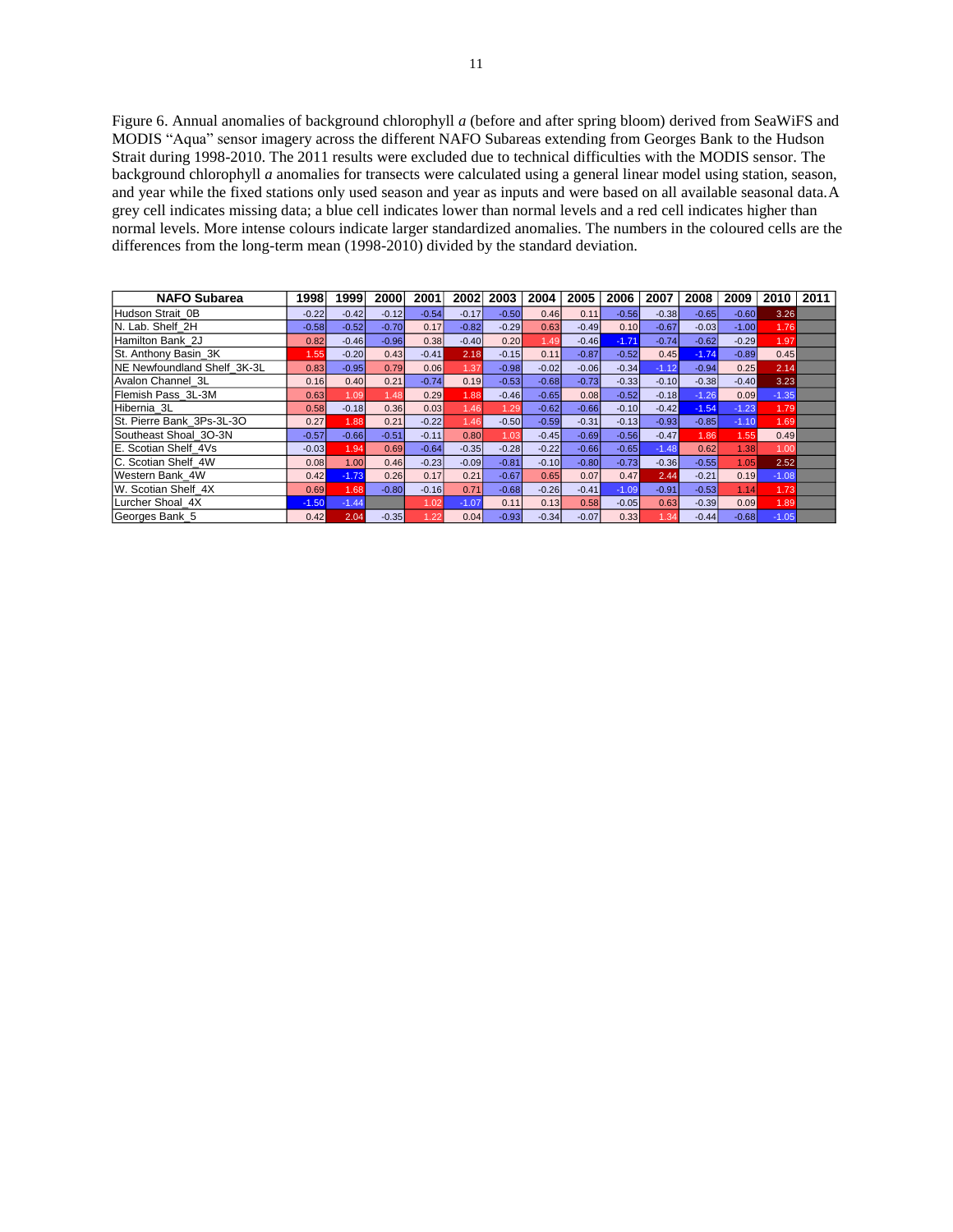Figure 7. Annual anomalies of mean phytoplankton biomass derived from SeaWiFS and MODIS "Aqua" sensor imagery across the different NAFO Subareas extending from Georges Bank to the Hudson Strait during 1998-2010. The 2011 results were excluded due to technical difficulties with the MODIS sensor. The biomass anomalies for transects were calculated using a general linear model using station, season, and year while the fixed stations only used season and year as inputs and were based on all available seasonal data. A grey cell indicates missing data; a blue cell indicates lower than normal levels and a red cell indicates higher than normal levels. More intense colours indicate larger standardized anomalies. The numbers in the coloured cells are the differences from the long-term mean (1998-2010) divided by the standard deviation.

| <b>NAFO Subarea</b>          | 1998    | 1999    | 2000    | 2001    | 2002    | 2003    | 2004    | 2005    | 2006    | 2007    | 2008    | 2009    | 2010    | 2011 |
|------------------------------|---------|---------|---------|---------|---------|---------|---------|---------|---------|---------|---------|---------|---------|------|
| Hudson Strait 0B             | 1.47    | $-0.38$ | 0.44    | $-0.51$ | 0.02    | 0.50    | 0.21    | 0.41    | 1.89    | $-0.75$ | 0.36    | $-0.40$ | $-1.58$ |      |
| N. Lab. Shelf 2H             | $-0.10$ | $-0.15$ | $-0.69$ | 0.63    | $-0.99$ | 0.6     | $-0.52$ | $-0.03$ | 0.70    | $-0.58$ | 2.79    | 0.16    | $-1.10$ |      |
| Hamilton Bank 2J             | $-0.37$ | 0.33    | $-0.71$ | 0.30    | $-0.61$ | $-0.21$ | $-0.26$ | $-0.31$ |         | $-0.74$ | 0.20    | 0.70    | $-0.59$ |      |
| <b>ISt. Anthony Basin 3K</b> | $-0.79$ | $-0.91$ | $-0.61$ | $-1.67$ | 1.18    | $-0.48$ | 0.21    | $-0.66$ | 1.29    | 1.56    | 1.17    | $-0.34$ | $-0.56$ |      |
| NE Newfoundland Shelf 3K-3L  | 0.01    | 0.21    | 0.62    | $-1.38$ | 0.11    | $-0.40$ | $-0.81$ | $-1.01$ | 1.19    | 0.20    | $-0.76$ | 2.56    | $-0.43$ |      |
| Avalon Channel 3L            | $-1.08$ | $-0.45$ | $-0.39$ | $-0.06$ | 0.35    | $-0.03$ | $-0.24$ | $-0.74$ | 0.43    | 0.20    | $-0.21$ | 0.82    | 2.80    |      |
| Flemish Pass 3L-3M           | $-0.95$ | $-0.13$ | 0.14    | $-0.77$ | 1.57    | $-0.38$ | 0.17    | 0.65    | $-0.30$ | $-0.22$ | $-0.86$ | 1.21    | 1.67    |      |
| Hibernia 3L                  | $-0.39$ | 2.20    | $-0.58$ | $-0.77$ | 0.06    | $-1.16$ | 0.70    | $-0.99$ | $-0.25$ | 0.24    | 1.46    | 0.71    | 0.00    |      |
| St. Pierre Bank 3Ps-3L-3O    | $-0.62$ | $-0.21$ | $-0.94$ | 1.40    | $-0.19$ | $-0.36$ | $-0.09$ | $-0.13$ | 0.18    | $-0.26$ | $-0.60$ | 1.60    | 1.91    |      |
| Southeast Shoal 3O-3N        | $-0.37$ | 0.57    | $-1.69$ | 0.02    | 1.43    | 0.08    | $-0.81$ | $-1.21$ | $-0.28$ | $-0.64$ | 1.73    | 0.42    | 1.26    |      |
| E. Scotian Shelf 4Vs         | 0.94    | $-0.74$ | 0.18    | $-1.08$ | 0.57    | $-0.07$ | $-0.28$ | $-0.99$ | 0.13    | 2.17    | 1.08    | $-0.53$ | 0.27    |      |
| C. Scotian Shelf 4W          | $-1.08$ | $-0.02$ | 0.64    | $-0.71$ | 0.30    | 1.12    | $-0.67$ | $-1.15$ | 0.18    | 1.42    | 1.06    | 1.04    | $-0.27$ |      |
| Western Bank 4W              | $-0.57$ | 2.89    | $-0.69$ | $-0.43$ | $-0.46$ | 0.07    | $-0.42$ | $-0.83$ | $-0.66$ | 0.36    | $-0.84$ | 0.15    | 1.07    |      |
| W. Scotian Shelf 4X          | $-0.89$ | $-0.48$ | $-0.15$ | $-0.50$ | 0.14    | 1.79    | $-0.02$ | $-1.25$ | $-0.04$ | 1.42    | 0.96    | 0.80    | 0.02    |      |
| Lurcher Shoal 4X             | $-0.74$ | 0.37    |         | 1.23    | 0.81    | 0.17    | $-1.04$ | $-1.16$ | 0.12    | $-0.94$ | $-0.72$ | $-0.16$ | 2.06    |      |
| Georges Bank 5               | $-0.96$ | $-0.56$ | $-0.37$ | $-0.18$ | 0.27    | 0.60    | 0.09    | $-0.67$ | $-0.41$ | $-0.67$ | $-0.53$ | 1.74    | 2.47    |      |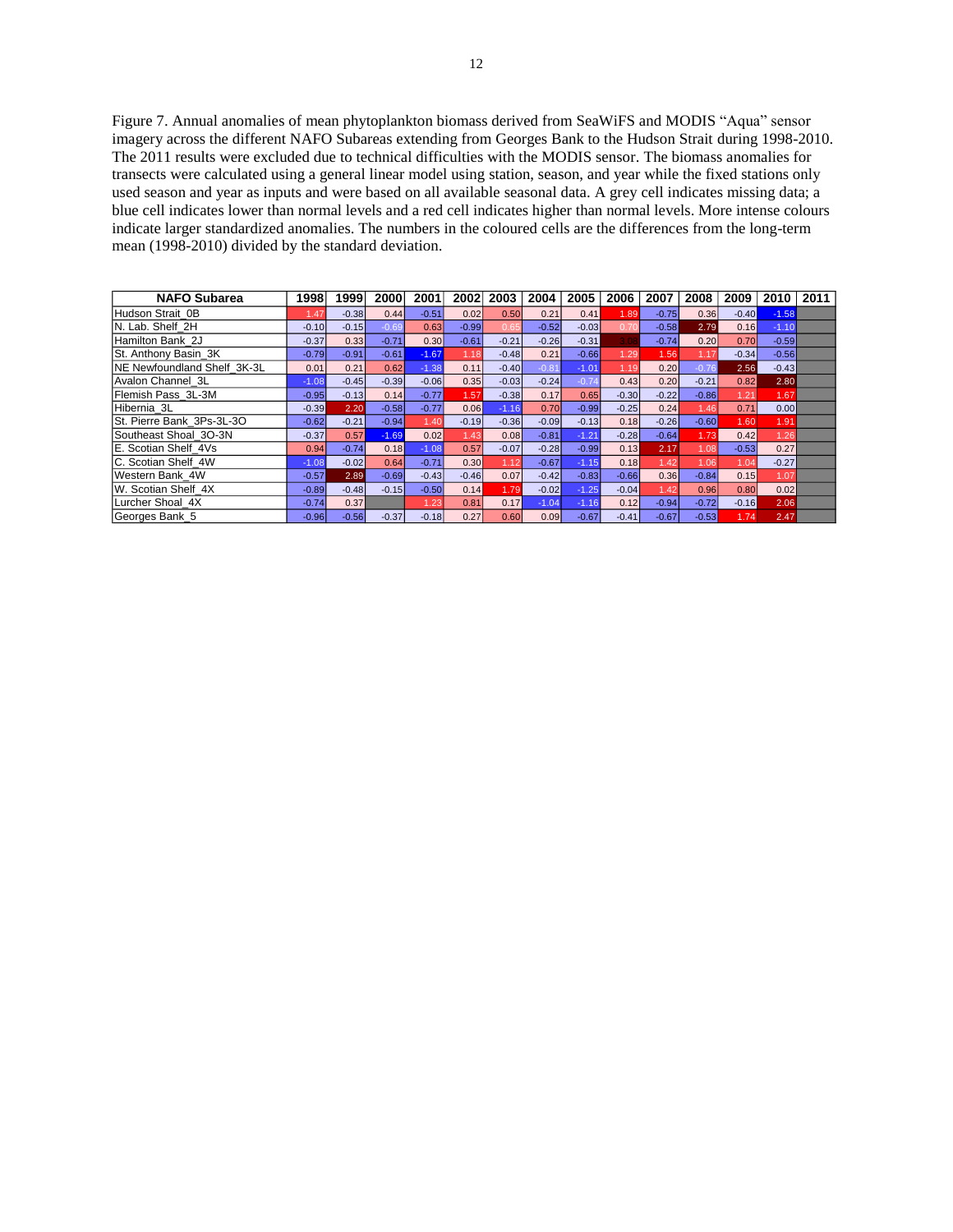Figure 8. Annual anomalies of duration of the spring bloom derived from SeaWiFS and MODIS "Aqua" sensor imagery across the different NAFO Subareas extending from Georges Bank to the Hudson Strait during 1998-2011. The duration anomalies for transects were calculated using a general linear model using station, season, and year while the fixed stations only used season and year as inputs and were based on all available seasonal data. A grey cell indicates missing data; a blue cell indicates lower than normal levels and a red cell indicates higher than normal levels. More intense colours indicate larger standardized anomalies. The numbers in the coloured cells are the differences from the long-term mean (1998-2011) divided by the standard deviation.

| <b>NAFO Subarea</b>          | 1998    | 1999    | 2000    | 2001    | 2002    | 2003    | 2004    | 2005    | 2006    | 2007    | 2008    | 2009    | 2010    | 2011    |
|------------------------------|---------|---------|---------|---------|---------|---------|---------|---------|---------|---------|---------|---------|---------|---------|
| Hudson Strait 0B             | 1.59    | $-0.75$ | 0.30    | $-0.97$ | 0.16    |         | 0.75    | $-0.31$ | 1.57    | $-0.08$ | $-0.69$ | $-0.62$ | $-1.85$ | $-0.28$ |
| N. Lab. Shelf 2H             | 0.39    | $-0.21$ | $-0.56$ | 1.52    | $-0.82$ | $-0.07$ | $-0.04$ | $-0.78$ | 0.62    | $-0.53$ | 2.58    | $-0.91$ | $-0.71$ | $-0.48$ |
| Hamilton Bank 2J             | 0.12    | $-0.70$ | 0.01    | 0.82    | 0.21    | $-0.64$ | 0.41    | 0.10    | 2.94    | $-0.60$ | $-1.02$ | $-0.12$ | $-0.78$ | $-0.74$ |
| <b>ISt. Anthony Basin 3K</b> | $-0.17$ | 0.04    | 0.14    | $-0.72$ | $-0.32$ | $-0.73$ | $-0.27$ | $-0.80$ | $-0.82$ | 0.29    | 2.83    | 0.68    | 0.88    | $-1.03$ |
| NE Newfoundland Shelf_3K-3L  | 0.73    | 1.43    | 0.37    | $-0.36$ | $-0.69$ | $-0.03$ | $-0.40$ | $-0.84$ | $-0.72$ | 0.94    | 0.36    | 1.89    | $-1.04$ | $-1.63$ |
| Avalon Channel 3L            | $-0.25$ | 0.12    | $-0.22$ | 1.40    | 1.63    | $-0.58$ | 0.92    | 1.33    | $-1.19$ | $-1.16$ | $-0.61$ | $-0.70$ | $-1.18$ | 0.50    |
| Flemish Pass 3L-3M           | $-0.28$ | $-0.35$ | $-0.04$ | 0.71    | $-0.49$ | $-0.38$ | 0.97    | $-0.37$ | $-0.28$ | $-0.65$ | $-0.64$ | $-0.22$ | 2.99    | $-0.96$ |
| Hibernia 3L                  | 0.20    | $-0.39$ | 0.60    | 0.11    | 2.05    | 1.54    | 0.50    | $-0.25$ | $-0.61$ | $-1.44$ | $-1.38$ | 0.43    | $-0.90$ | $-0.44$ |
| St. Pierre Bank 3Ps-3L-3O    | $-0.50$ | $-0.83$ | $-0.44$ | $-0.25$ | 0.38    | $-0.45$ | 0.41    | $-0.99$ | $-0.36$ | 0.07    | 1.16    | 1.73    | 1.74    | $-1.68$ |
| Southeast Shoal 3O-3N        | 0.76    | 0.14    | $-0.94$ | $-0.58$ | $-0.25$ | $-0.89$ | $-0.34$ | 0.46    | $-0.44$ | $-0.94$ | $-0.37$ | 1.22    | $-0.47$ | 2.66    |
| E. Scotian Shelf 4Vs         | $-0.26$ | $-0.72$ | 0.22    | $-0.83$ | $-0.28$ | $-0.82$ | $-0.44$ | 0.15    | $-0.61$ | 1.88    | 1.44    | 1.74    | $-0.20$ | $-1.27$ |
| C. Scotian Shelf 4W          | 0.23    | 0.50    | $-0.82$ | 2.18    | $-0.76$ | $-0.74$ | $-0.82$ | $-1.46$ | 0.62    | $-0.67$ | 0.63    | $-0.66$ | 0.63    | 1.13    |
| Western Bank 4W              | $-0.37$ | 2.66    | $-0.08$ | $-0.25$ | $-0.51$ | $-0.18$ | $-0.57$ | $-0.82$ | $-0.76$ | $-0.84$ | $-0.53$ | 0.11    | 1.58    | 0.58    |
| W. Scotian Shelf 4X          | 0.45    | $-0.11$ | 0.67    | $-0.34$ | $-0.25$ | $-0.13$ | $-0.10$ | $-0.58$ | $-1.34$ | 0.12    | 3.03    | $-0.17$ | $-0.67$ | $-0.60$ |
| Lurcher Shoal 4X             | $-0.46$ | $-0.32$ |         | $-0.97$ | 1.79    | $-0.98$ | $-0.51$ | 1.65    | $-1.01$ | $-0.52$ | $-0.07$ | 0.32    | 1.08    |         |
| Georges Bank 5               | $-0.73$ | 0.00    | $-0.35$ | $-0.50$ | 0.94    | $-0.43$ | $-0.37$ | $-0.36$ | $-0.59$ | $-0.31$ | $-0.49$ | 0.19    | 3.17    | $-0.16$ |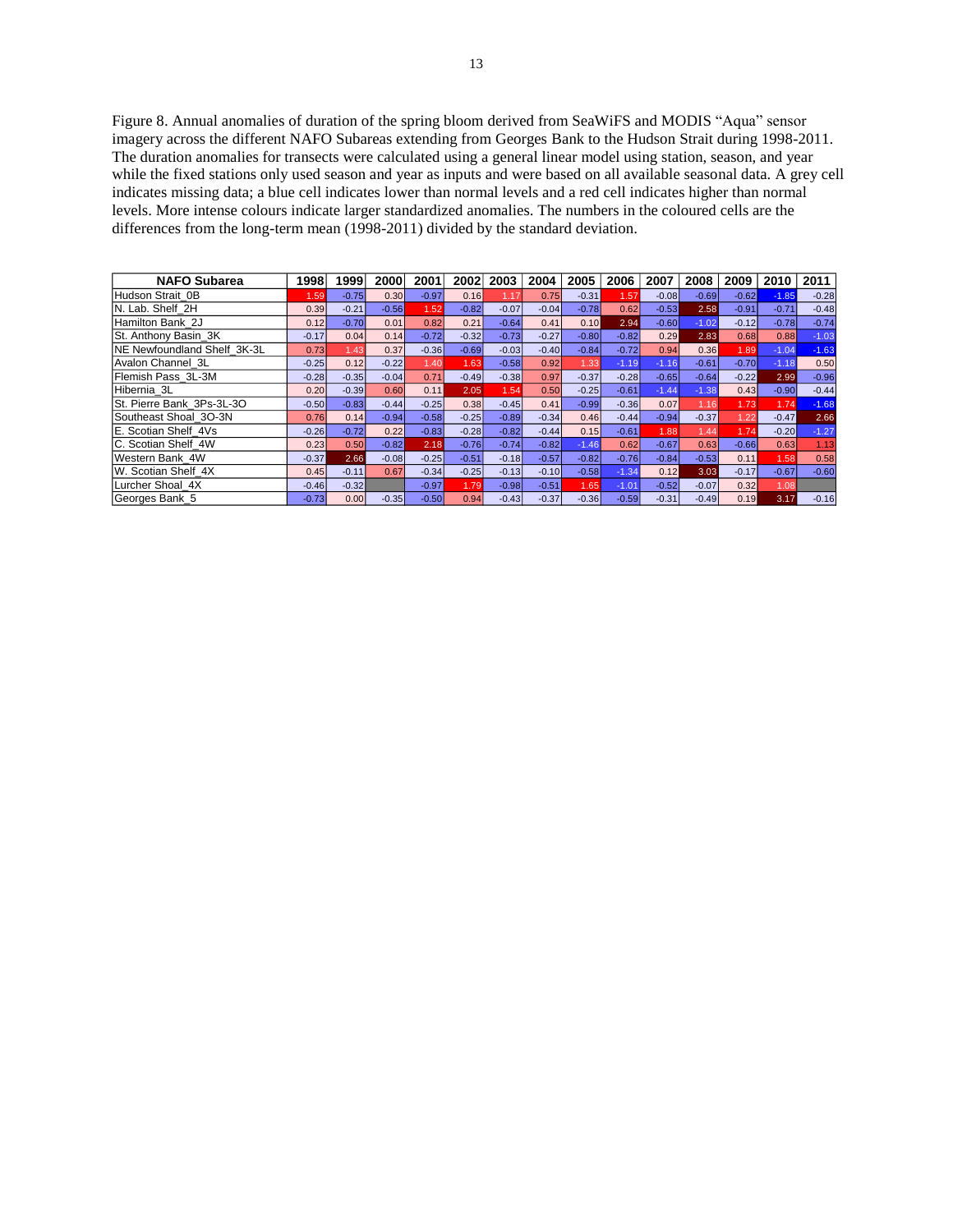Figure 9. Annual anomalies of peak timing of the spring bloom derived from SeaWiFS and MODIS "Aqua" sensor imagery across the different NAFO Subareas extending from Georges Bank to the Hudson Strait during 1998-2011. The timing anomalies for transects were calculated using a general linear model using station, season, and year while the fixed stations only used season and year as inputs and were based on all available seasonal data. A grey cell indicates missing data; a blue cell indicates lower than normal levels and a red cell indicates higher than normal levels. More intense colours indicate larger standardized anomalies. The numbers in the coloured cells are the differences from the long-term mean (1998-2011) divided by the standard deviation.

| <b>NAFO Subarea</b>          | 1998    | 1999    | 2000    | 2001    | 2002          | 2003    | 2004    | 2005    | 2006    | 2007    | 2008    | 2009    | 2010    | 2011    |
|------------------------------|---------|---------|---------|---------|---------------|---------|---------|---------|---------|---------|---------|---------|---------|---------|
| Hudson Strait 0B             | 0.88    | 0.32    | 0.99    | 0.06    | 0.34          | 0.68    | $-0.11$ | $-0.57$ | $-0.27$ | 0.79    | $-0.39$ | 0.43    | $-3.03$ | $-0.10$ |
| N. Lab. Shelf 2H             | $-0.36$ | 0.28    | 0.76    | $-0.38$ | 2.03          | $-0.86$ | $-0.12$ | $-0.40$ | $-0.50$ | 0.47    | $-2.25$ | 0.96    | 0.68    | $-0.32$ |
| Hamilton Bank 2J             | $-0.49$ | $-0.12$ | 1.20    | 0.84    | 1.65          | 0.26    | $-0.57$ | $-0.41$ | $-0.39$ | 0.86    | $-1.09$ | 0.78    | $-2.12$ | $-0.42$ |
| St. Anthony Basin 3K         | $-0.05$ | $-0.30$ | 1.06    | 0.60    | 1.29          | 0.86    | $-0.19$ | $-1.28$ | $-1.42$ | 0.45    | 0.07    | 1.07    | $-1.99$ | $-0.17$ |
| NE Newfoundland Shelf 3K-3L  | $-0.41$ | $-1.20$ | 0.10    | 1.29    | $1.2^{\circ}$ | 1.18    | 0.51    | $-0.84$ | $-1.02$ | 0.38    | 0.52    | $-0.44$ | $-1.95$ | 0.67    |
| Avalon Channel 3L            | $-0.17$ | $-1.23$ | $-0.63$ | 0.82    | 0.22          | 1.81    | $-0.06$ | $-0.70$ | 0.11    | $-0.10$ | 0.58    | $-0.88$ | $-1.53$ | 1.76    |
| Flemish Pass 3L-3M           | $-0.22$ | $-1.61$ | 0.26    | 1.19    | 1.15          | 1.95    | 0.38    | $-0.65$ | $-1.25$ | $-0.19$ | $-0.18$ | $-0.20$ | $-1.12$ | 0.50    |
| Hibernia 3L                  | 0.61    | $-0.38$ | $-0.24$ | 0.71    | 1.28          | 0.58    | 0.13    | 0.31    | 0.14    | 0.32    | 0.75    | $-0.42$ | $-0.97$ | $-2.83$ |
| St. Pierre Bank 3Ps-3L-3O    | $-0.17$ | 0.76    | $-0.37$ | 0.30    | 0.14          | 1.10    | 0.30    | $-0.71$ | 0.07    | $-0.29$ | 0.30    | 0.22    | $-2.91$ | 1.28    |
| Southeast Shoal 30-3N        | 0.29    | $-0.19$ | $-0.54$ | 0.57    | 0.72          | 1.56    | 0.81    | 0.03    | 0.01    | 0.73    | 0.56    | $-1.39$ | $-0.93$ | $-2.24$ |
| <b>IE. Scotian Shelf 4Vs</b> | 0.12    | $-1.14$ | 0.54    | 1.32    | 0.34          | 0.93    | 0.80    | $-0.68$ | $-0.30$ | $-0.05$ | 0.41    | 1.10    | $-1.26$ | $-2.12$ |
| C. Scotian Shelf 4W          | $-0.30$ | $-1.57$ | 1.83    | 0.55    | 0.22          | 0.86    | 0.48    | 0.01    | $-0.55$ | 0.41    | $-0.01$ | 0.79    | $-0.64$ | $-2.07$ |
| Western Bank 4W              | 0.22    | $-2.44$ | 1.33    | $-0.03$ | 0.42          | 0.58    | 0.54    | $-0.06$ | $-0.50$ | 0.93    | 0.83    | 0.40    | $-1.09$ | $-1.14$ |
| W. Scotian Shelf 4X          | $-0.69$ | $-2.12$ | 0.66    | 1.27    | $-0.80$       | 0.34    | 0.19    | $-0.62$ | 1.86    | $-0.23$ | $-0.01$ | 0.10    | $-0.78$ | 0.82    |
| Lurcher Shoal 4X             | 0.55    | $-0.17$ |         | 0.59    | $-2.48$       | 0.33    | 0.81    | 0.69    | $-0.46$ | 0.07    | 1.18    | 0.04    | $-1.15$ |         |
| Georges Bank 5               | $-0.26$ | $-1.09$ | $-0.80$ | 0.35    | 0.39          | $-0.07$ | $-0.22$ | 0.03    | $-0.54$ | $-0.19$ | $-0.19$ | $-0.16$ | 3.19    | $-0.44$ |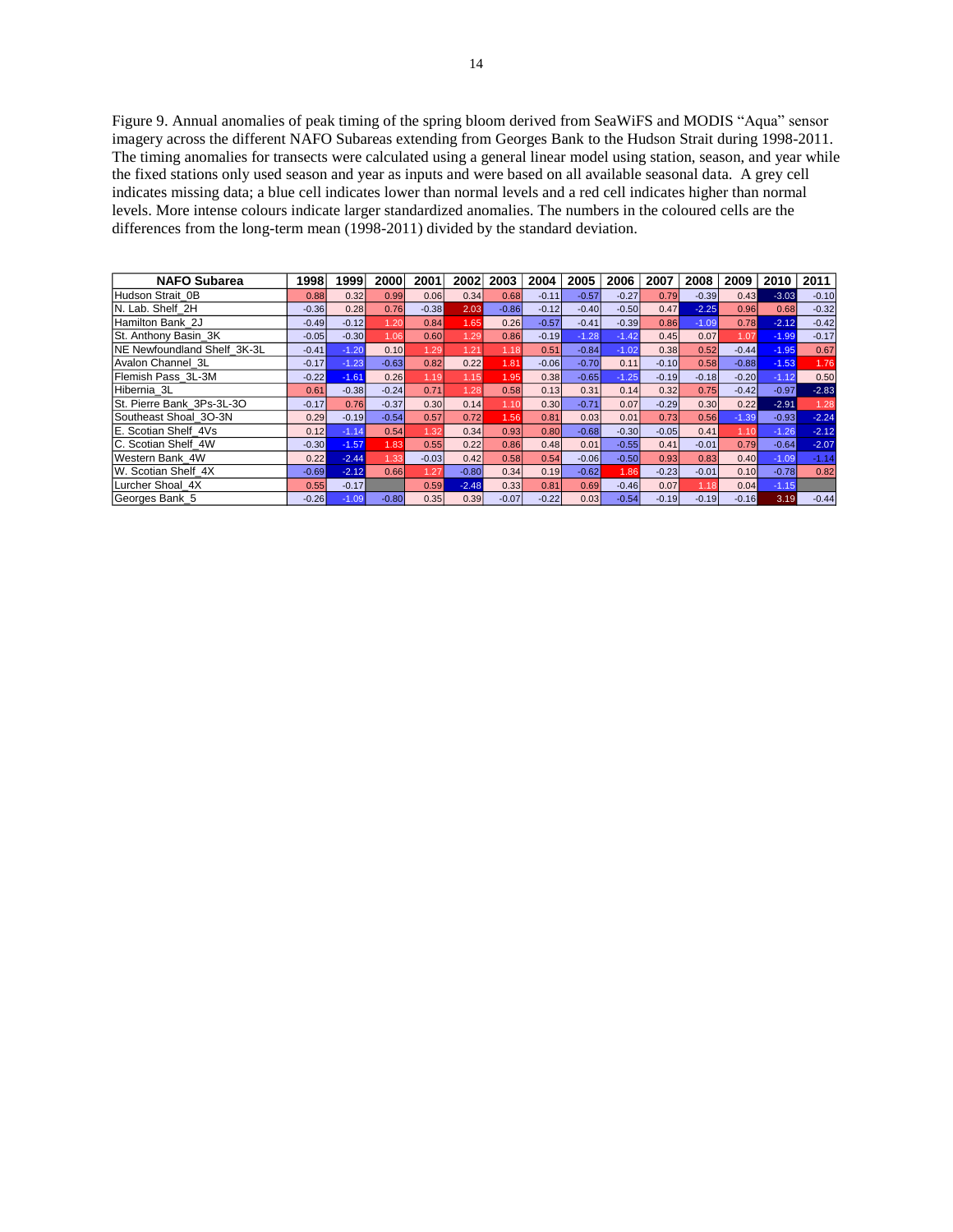Figure 10. Composite sums of annual anomalies across the Newfoundland and Labrador Subareas (NL/LAB) and Scotian Shelf and Gulf of Maine (SS/GoM) for satellite ocean colour indices during 1998-2011. The 2011 results for background and chlorophyll *a* biomass were excluded due to technical difficulties with the MODIS sensor.

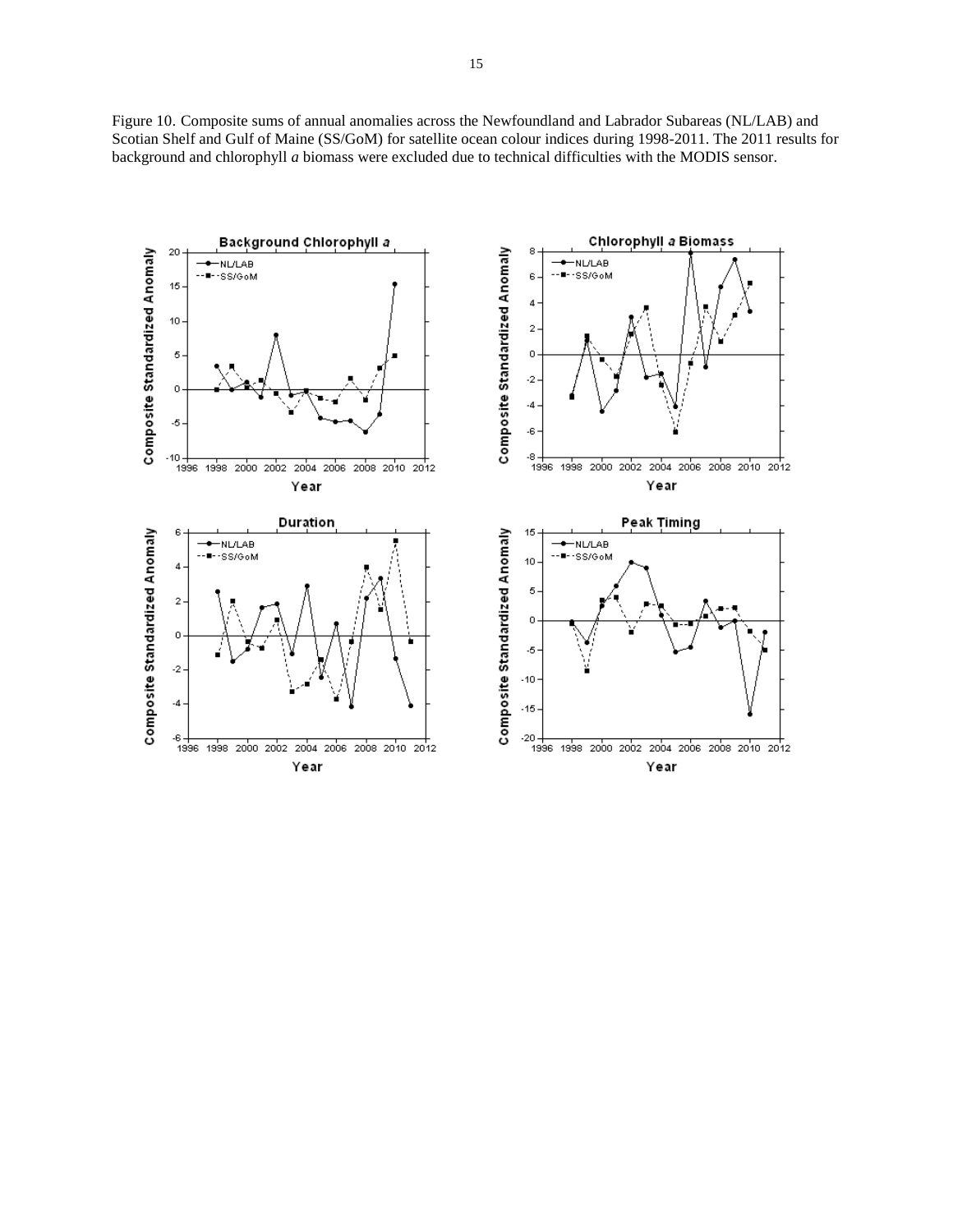Figure 11. Summary of zooplankton abundance anomalies from different oceanographic transects and fixed stations from the Atlantic Zone Monitoring Program during 2011. The zooplankton abundance anomalies for transects were calculated using a general linear model using station, season, and year while the fixed stations only used season and year as inputs and were based on all available seasonal data. The NAFO Subareas are sorted from the southern Labrador Shelf - 2J (top) to southern Scotian Shelf - 4X (bottom).

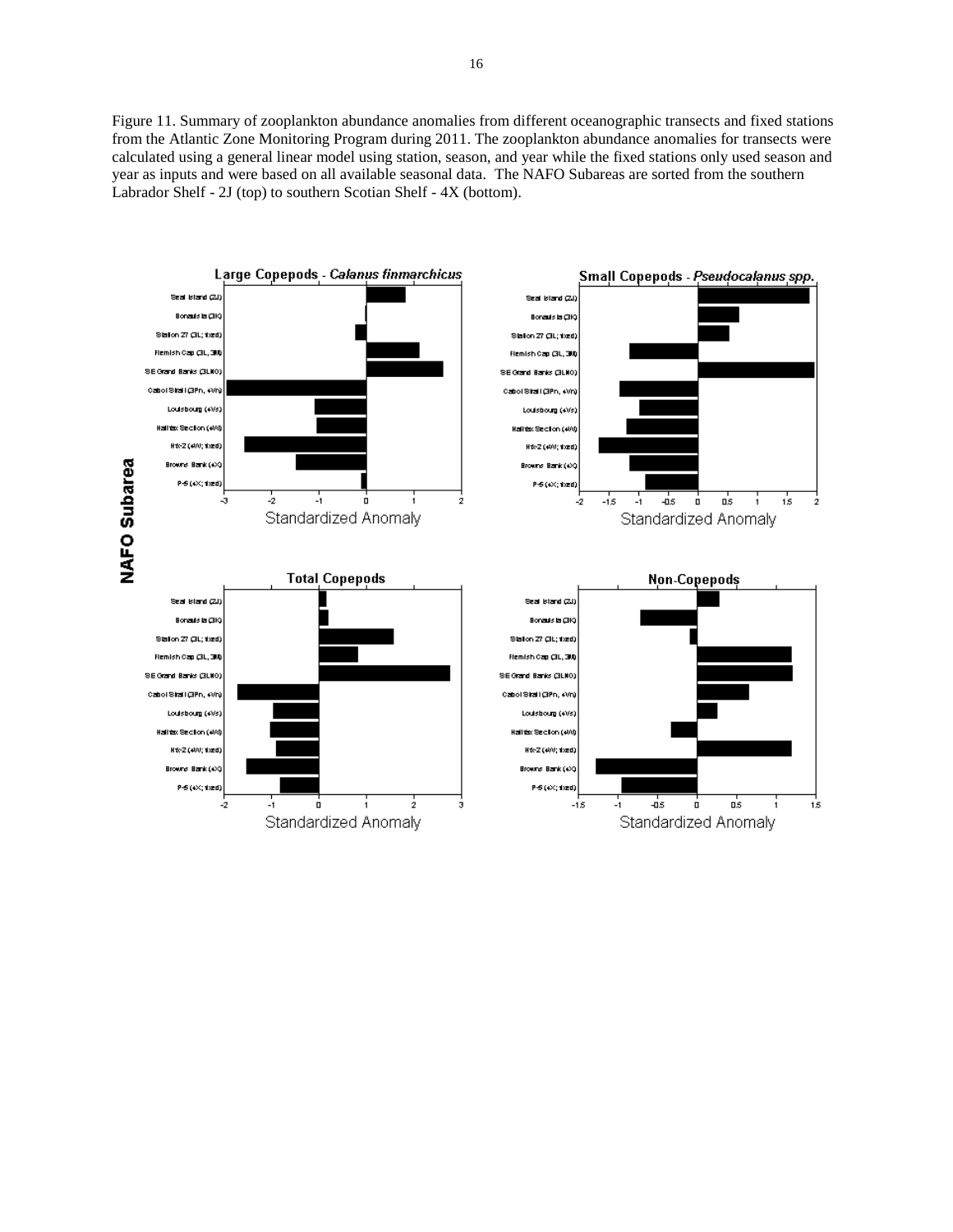Figure 12. Time series of zooplankton abundance anomalies from different oceanographic transects and fixed stations from the Atlantic Zone Monitoring Program during 1999-2011. The zooplankton abundance anomalies for transects were calculated using a general linear model using station, season, and year while the fixed stations only used season and year as inputs and were based on all available seasonal data. A grey cell indicates missing data; a blue cell indicates lower than normal levels and a red cell indicates higher than normal levels. More intense colours indicate larger anomalies. The numbers in the coloured cells are the differences from the long-term mean (1999- 2011) divided by the standard deviation. The NAFO Subareas are sorted by latitude from north (top) to south (bottom) regions.

| Large Copepods        | Section - Subarea                           | 1999            | 2000               | 2001               | 2002            | 2003            | 2004               | 2005               | 2006               | 2007               | 2008            | 2009               | 2010         | 2011               |
|-----------------------|---------------------------------------------|-----------------|--------------------|--------------------|-----------------|-----------------|--------------------|--------------------|--------------------|--------------------|-----------------|--------------------|--------------|--------------------|
| C. finmarchicus       | Seal Island (2J)                            |                 | $-1.79$            | $-0.66$            | $-0.02$         | 0.05            | 1.18               | 0.94               | 0.30               | 0.32               | $-0.24$         | $-1.06$            | 0.01         | 0.80               |
|                       | Bonavista (3K)                              | $-1.95$         | $-0.98$            | 0.07               | 0.29            | 0.36            | 0.83               | 0.26               | 1.12               | 0.66               | 0.19            | 0.25               | 0.50         | $-0.02$            |
|                       | Station 27 (3L; fixed)                      | 1.52            | 0.50               | 0.46               | 0.61            | $-0.19$         | $-1.78$            | $-0.39$            | $-0.73$            | $-0.64$            | $-4.94$         | $-0.40$            | 1.80         | $-0.23$            |
|                       | Flemish Cap (3L, 3M)                        | $-1.87$         | $-1.22$            | 0.60               | 0.67            | 0.24            | 0.15               | 0.55               | 0.90               | 0.10               | 0.29            | 0.17               | 0.92         | 1.09               |
|                       | SE Grand Banks (3LNO)                       | $-1.92$         | $-1.13$            | 0.36               | 0.78            | 0.65            | 0.19               | 0.90               | 0.18               | 0.32               | 0.16            | 0.72               | 0.85         | 1.59               |
|                       | Cabot Strait (3Pn, 4Vn)<br>Louisbourg (4Vs) | 1.45<br>1.38    | $-1.15$<br>$-1.00$ | $-1.11$<br>$-0.84$ |                 | 1.52            | $-0.18$<br>$-0.17$ | 0.10<br>$-0.61$    | $-0.33$<br>$-0.33$ | 0.90<br>$-0.59$    | $-0.50$<br>1.04 | $-1.24$<br>$-0.53$ | 0.53         | $-2.95$<br>$-1.08$ |
|                       | Halifax Section (4W)                        | 1.83            | $-0.28$            | $-0.16$            |                 | $-1.11$<br>0.17 | $-0.96$            | 0.70               | 0.49               | $-1.33$            | 0.06            | 1.24               | $-0.17$      | $-1.05$            |
|                       | Hfx-2 (4W; fixed)                           | 0.86            | 0.73               | 1.76               | $-0.25$         | 0.38            | $-0.89$            | $-1.15$            | $-0.83$            | $-0.26$            | 1.04            | $-1.56$            | 0.17         | $-2.56$            |
|                       | Browns Bank (4X)                            | $-0.10$         | $-1.01$            | 0.71               |                 | 1.64            | $-1.07$            | $-0.98$            | 0.59               | $-1.06$            | 1.05            | 0.70               |              | $-1.49$            |
|                       | P-5 (4X; fixed)                             | $-1.06$         | $-1.16$            | 1.44               | $-1.16$         | 0.62            | 0.02               | 0.53               | 1.88               | $-0.73$            | $-0.02$         | 0.20               | $-0.57$      | $-0.11$            |
| <b>Small Copepods</b> |                                             | 1999            | 2000               | 2001               | 2002            | 2003            | 2004               | 2005               | 2006               | 2007               | 2008            | 2009               | 2010         | 2011               |
| <b>Pseudocalanus</b>  | Seal Island (2J)                            |                 | $-0.56$            | 0.67               | $-0.95$         | 0.63            | $-0.33$            | $-1.09$            | 1.63               | 3.31               | 0.18            | $-1.24$            | 0.44         | 1.86               |
|                       | Bonavista (3K)                              | $-1.61$         | $-1.17$            | 1.16               | 0.30            | 0.71            | 0.30               | $-0.53$            | 0.83               | $-0.11$            | 0.21            | 1.04               | 1.53         | 0.67               |
|                       | Station 27 (3L; fixed)                      | $-0.50$         | 1.14               | 0.59               | 0.79            | 0.56            | $-1.96$            | $-0.02$            | $-0.59$            | 0.81               | $-1.60$         | 2.19               | 1.17         | 0.52               |
|                       | Flemish Cap (3L, 3M)                        | 2.15            | 0.39               | $-0.48$            | 0.43            | $-0.56$         | $-0.66$            | $-1.00$            | $-0.27$            | $-0.73$            | $-0.61$         | $-0.33$            | 0.51         | $-1.16$            |
|                       | SE Grand Banks (3LNO)                       | $-2.09$         | 1.03               | 0.46               | 0.74            | $-0.45$         | 0.08               | 0.66               | $-0.43$            | 0.43               | $-0.48$         | 0.05               | 0.57         | 1.95               |
|                       | Cabot Strait (3Pn, 4Vn)                     | 0.94            | $-1.41$            | $-0.52$            |                 | 2.07            | $-0.20$            | $-0.40$            | $-0.61$            | $-0.11$            | 0.61            | $-1.08$            | 0.69         | $-1.33$            |
|                       | Louisbourg (4Vs)                            | 2.35            | $-1.17$            | 0.61               |                 | 0.11            | $-0.62$            | $-0.83$            | 0.04               | $-0.45$            | 0.27            | $-0.84$            |              | $-0.98$            |
|                       | Halifax Section (4W)                        | 1.27            | 0.81               | 0.85               |                 | 0.82            | $-0.32$            | 0.26               | $-2.01$            | $-1.20$            | $-0.04$         | $-0.32$            | $-0.94$      | $-1.21$            |
|                       | Hfx-2 (4W; fixed)                           | 1.54            | 0.45               | 0.05               | $-0.26$         | 1.00            | 1.02               | 0.28               | $-1.79$            | $-1.30$            | 0.47            | $-0.56$            | $-0.89$      | $-1.67$            |
|                       | Browns Bank (4X)<br>P-5 (4X; fixed)         | 1.21<br>0.31    | $-0.02$<br>0.51    | 2.04<br>2.16       | 0.21            | 1.47<br>$-0.05$ | $-0.71$<br>$-0.69$ | $-0.69$<br>$-0.87$ | $-0.52$<br>$-1.13$ | $-0.86$<br>$-0.35$ | $-0.23$<br>0.75 | $-0.97$<br>$-1.52$ | 0.67         | $-1.16$<br>$-0.88$ |
|                       |                                             | 1999            | 2000               | 2001               | 2002            | 2003            | 2004               | 2005               | 2006               | 2007               | 2008            | 2009               | 2010         | 2011               |
| <b>Total Copepods</b> | Seal Island (2J)                            |                 | $-1.71$            | $-0.86$            | $-0.15$         | 0.13            | 0.99               | 0.78               | 0.82               | $-0.03$            | $-0.61$         | $-0.76$            | $-0.26$      | 0.15               |
|                       | Bonavista (3K)                              | $-1.95$         | $-0.81$            | 0.15               | $-0.10$         | 0.71            | 0.62               | 0.12               | 1.27               | 0.76               | 0.65            | 0.97               | 1.16         | 0.18               |
|                       | Station 27 (3L; fixed)                      | $-0.71$         | 1.06               | $-0.72$            | 1.67            | 0.54            | $-1.27$            | $-0.18$            | $-0.39$            | 1.05               | $-1.44$         | 3.63               | 2.18         | 1.56               |
|                       | Flemish Cap (3L, 3M)                        | $-1.85$         | $-0.65$            | 0.46               | 0.09            | $-0.33$         | $-0.03$            | 0.85               | 1.45               | 0.71               | 0.82            | 0.97               | 2.36         | 0.80               |
|                       | SE Grand Banks (3LNO)                       | $-2.11$         | 0.61               | $-0.64$            | 0.28            | 0.25            | 0.45               | 1.18               | $-0.03$            | 0.92               | 0.34            | 0.99               | 1.14         | 2.74               |
|                       | Cabot Strait (3Pn, 4Vn)                     | 1.32            | $-1.33$            | $-1.03$            |                 | 1.18            | 0.29               | 0.22               | $-1.00$            | $-0.38$            | $-0.02$         | $-0.75$            | 1.49         | $-1.72$            |
|                       | Louisbourg (4Vs)                            | 2.68            | $-0.78$            | 0.19               |                 | 0.32            | $-0.64$            | 0.03               | 0.21               | $-0.83$            | 0.62            | $-0.82$            |              | $-0.97$            |
|                       | Halifax Section (4W)                        | 2.13            | 0.92               | 0.13               |                 | $-0.37$         | $-1.32$            | 1.19               | $-0.60$            | $-0.44$            | $-0.64$         | 0.48               | $-0.65$      | $-1.03$            |
|                       | Hfx-2 (4W; fixed)                           | 1.87            | 0.94               | 0.69               | $-1.43$         | 0.03            | 0.14               | 0.65               | $-1.00$            | $-1.40$            | $-0.25$         | 0.46               | $-0.69$      | $-0.90$            |
|                       | Browns Bank (4X)                            | 1.28            | 1.37               | 0.45               |                 | 1.29            | $-1.30$            | $-0.53$            | $-0.24$            | $-1.07$            | 0.52            | $-0.55$            |              | $-1.52$            |
| <b>Non-Copepods</b>   | $P-5$ (4X; fixed)                           | $-0.11$<br>1999 | 1.21<br>2000       | 1.56<br>2001       | $-0.78$<br>2002 | 0.50<br>2003    | $-0.25$<br>2004    | $-1.28$<br>2005    | 0.72<br>2006       | $-1.06$<br>2007    | $-0.38$<br>2008 | $-1.24$<br>2009    | 1.10<br>2010 | $-0.82$<br>2011    |
|                       | Seal Island (2J)                            |                 | $-1.02$            | $-0.50$            | $-1.01$         | $-0.44$         | 0.79               | 0.58               | 1.59               | $-0.25$            | $-1.69$         | $-0.84$            | $-0.56$      | 0.27               |
|                       | Bonavista (3K)                              | $-2.02$         | $-0.81$            | 0.49               | 0.39            | 0.45            | 0.05               | 0.17               | 1.28               | 0.27               | 0.07            | 0.96               | 0.96         | $-0.71$            |
|                       | Station 27 (3L; fixed)                      | $-0.95$         | 1.03               | 1.29               | 0.33            | 0.07            | 0.32               | $-0.35$            | $-1.74$            | $-0.24$            | $-2.89$         | $-1.28$            | 0.73         | $-0.09$            |
|                       | Flemish Cap (3L, 3M)                        | $-2.21$         | 0.48               | 0.63               | 0.90            | $-0.32$         | $-0.39$            | 0.31               | 0.59               | 0.03               | 0.50            | 0.40               | 2.17         | 1.18               |
|                       | SE Grand Banks (3LNO)                       | $-2.23$         | 1.24               | 0.32               | 0.21            | 0.07            | $-0.19$            | 0.54               | 0.05               | $-0.26$            | 0.05            | 0.08               | 1.10         | 1.20               |
|                       | Cabot Strait (3Pn, 4Vn)                     | 1.14            | $-0.98$            | $-0.77$            |                 | 0.48            | 1.46               | $-0.64$            | 0.21               | $-1.28$            | $-0.54$         | $-0.53$            | 1.46         | 0.65               |
|                       | Louisbourg (4Vs)                            | 0.73            | $-0.99$            | 1.72               |                 | $-0.98$         | $-0.28$            | 0.00               | 1.42               | $-0.97$            | 0.60            | $-0.90$            |              | 0.25               |
|                       | Halifax Section (4W)                        | 2.53            | 0.61               | $-0.68$            |                 | 0.25            | $-0.44$            | 0.87               | $-0.91$            | $-0.81$            | 0.25            | $-0.64$            | $-0.89$      | $-0.33$            |
|                       | Hfx-2 (4W; fixed)                           | 2.77            | 0.30               | $-0.09$            | $-0.93$         | $-0.26$         | 0.22               | 0.59               | $-0.57$            | $-0.94$            | $-0.01$         | $-0.31$            | $-0.77$      | 1.19               |
|                       | Browns Bank (4X)                            | 1.97            | 0.74               | $-0.54$            |                 | 1.42            | $-1.03$            | 0.66               | $-0.97$            | $-0.96$            | 0.16            | $-0.82$            |              | $-1.28$            |
|                       | P-5 (4X; fixed)                             | 0.96            | 1.06               | 1.09               | 0.24            | $-1.09$         | $-0.41$            | $-1.29$            | $-0.54$            | $-0.56$            | $-0.38$         | $-0.87$            | 1.78         | $-0.95$            |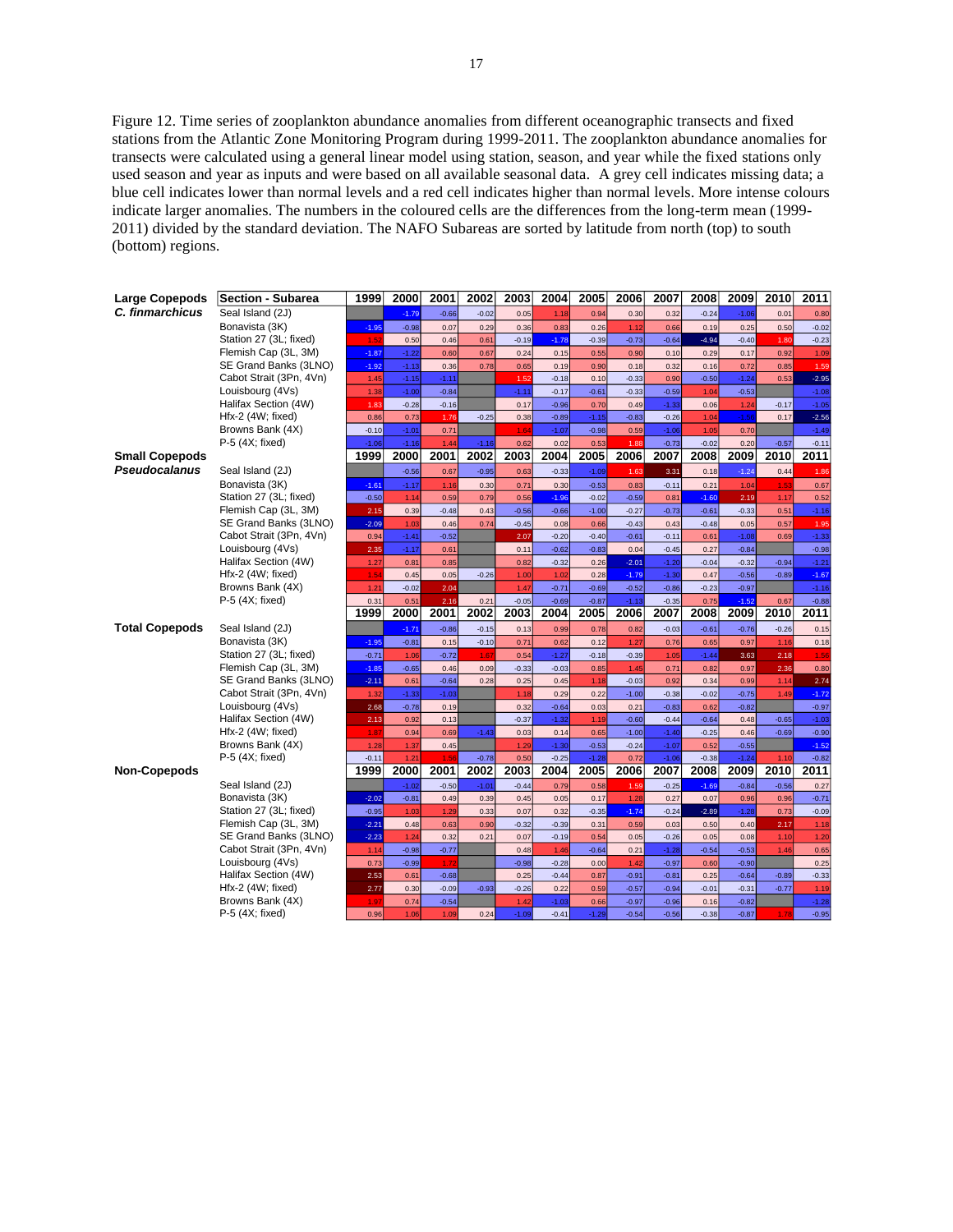Figure 13. Summary of zooplankton dry weight anomalies from different oceanographic transects and fixed stations from the Atlantic Zone Monitoring Program during 2011. The dry weight anomalies for transects were calculated using a general linear model using station, season, and year while the fixed stations only used season and year as inputs and were based on all available seasonal data. The NAFO Subareas are sorted from the southern Labrador Shelf - 2J (top) to southern Scotian Shelf - 4X (bottom).

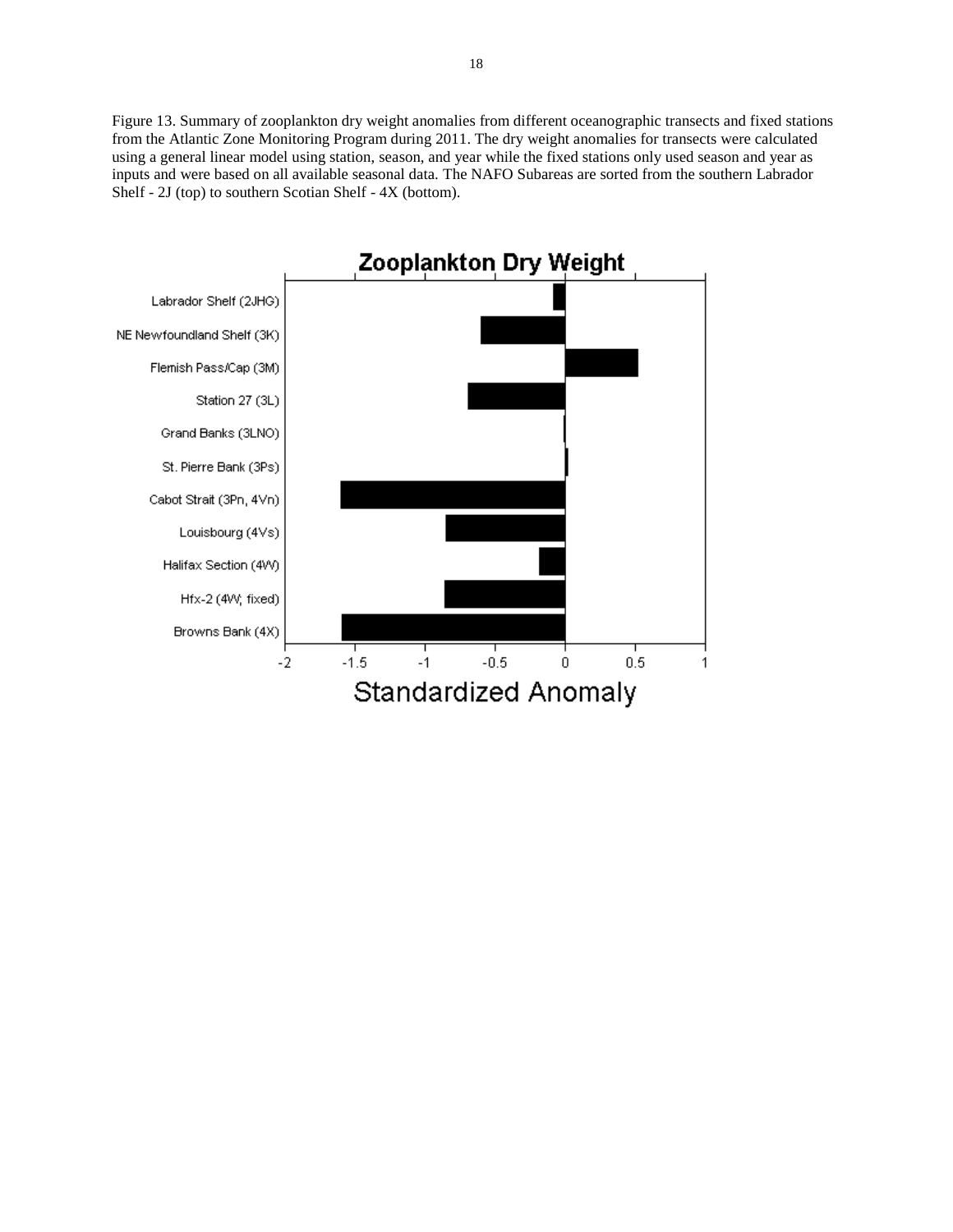Figure 14. Time series of zooplankton dry weight anomalies from different oceanographic transects and fixed stations from the Atlantic Zone Monitoring Program during 1999-2011. The dry weight anomalies for transects were calculated using a general linear model using station, season, and year while the fixed stations only used season and year as inputs and were based on all available seasonal data. A grey cell indicates missing data; a blue cell indicates lower than normal levels and a red cell indicates higher than normal levels. More intense colours indicate larger anomalies. The numbers in the coloured cells are the differences from the long-term mean (1999-2011) divided by the standard deviation. The NAFO Subareas are sorted by latitude from north (top) to south (bottom) regions.

| <b>NAFO Subarea</b>        | 1999    | 2000              | 2001    | 2002    | 2003    | 2004    | 2005    | 2006    | 2007    | 2008    | 2009    | 2010    | 2011    |
|----------------------------|---------|-------------------|---------|---------|---------|---------|---------|---------|---------|---------|---------|---------|---------|
| Labrador Shelf (2JHG)      | $-0.48$ | $-2.25$           | $-0.37$ | 0.71    | 0.74    | $-0.56$ | 0.55    | 0.25    | 2.04    | $-0.43$ | $-0.60$ | 0.34    | 0.07    |
| NE Newfoundland Shelf (3K) | $-1.16$ | $-1.69$           | $-0.12$ | $-0.48$ | 0.89    | 2.05    | 0.55    | 0.35    | 0.28    | $-0.83$ | $-0.43$ | 1.01    | $-0.43$ |
| Flemish Pass/Cap (3M)      | $-0.65$ | $-1.97$           | $-0.08$ | .23     | $-0.56$ | $-1.29$ | 0.71    | 0.11    | 0.25    | $-0.71$ | 1.27    | 1.07    | 0.60    |
| Station 27 (3L)            | $-0.31$ | 1.30 <sub>1</sub> | 0.72    | 1.19    | $-0.57$ | 124     | 0.97    | $-0.26$ | $-0.08$ | $-1.75$ | $-0.44$ | $-1.29$ | $-0.69$ |
| Grand Banks (3LNO)         | $-1.02$ | $-0.54$           | 0.07    | 2.51    | 0.12    | 1.26    | $-0.23$ | 0.34    | 0.47    | $-1.14$ | $-0.43$ | 0.22    | $-0.30$ |
| St. Pierre Bank (3Ps)      |         |                   |         |         |         |         |         |         |         | $-1.34$ | 0.27    | 1.06    | 0.02    |
| Cabot Strait (3Pn, 4Vn)    | 2.31    | $-0.54$           | 0.72    |         | 0.85    | 0.77    | $-0.59$ | $-0.32$ | $-0.87$ | $-0.80$ | $-0.03$ | $-0.20$ | $-1.29$ |
| Louisbourg (4Vs)           | $-0.45$ | $-1.32$           | 2.26    | .36     | 0.71    | 0.39    | $-0.27$ | $-0.65$ | $-1.10$ | $-0.20$ | 0.09    | 0.02    | $-0.84$ |
| Halifax Section (4W)       | $-0.66$ | 2.71              | 0.54    | $-0.91$ | 1.30    | $-0.44$ | $-0.48$ | $-0.62$ | $-0.29$ | $-0.27$ | $-0.07$ | $-0.63$ | $-0.18$ |
| Hfx-2 (4W; fixed)          | $-1.08$ | 0.42              | 1.15    | $-0.49$ | $-0.30$ | 0.27    | 2.43    | $-0.82$ | $-0.75$ | $-0.66$ | 0.81    | $-0.12$ | $-0.84$ |
| Browns Bank (4X)           | 0.02    | 1.01              | 1.67    | 0.98    | 0.95    | $-0.67$ | $-0.86$ | $-0.36$ | 0.15    | 0.23    | $-0.02$ | $-1.78$ | $-1.32$ |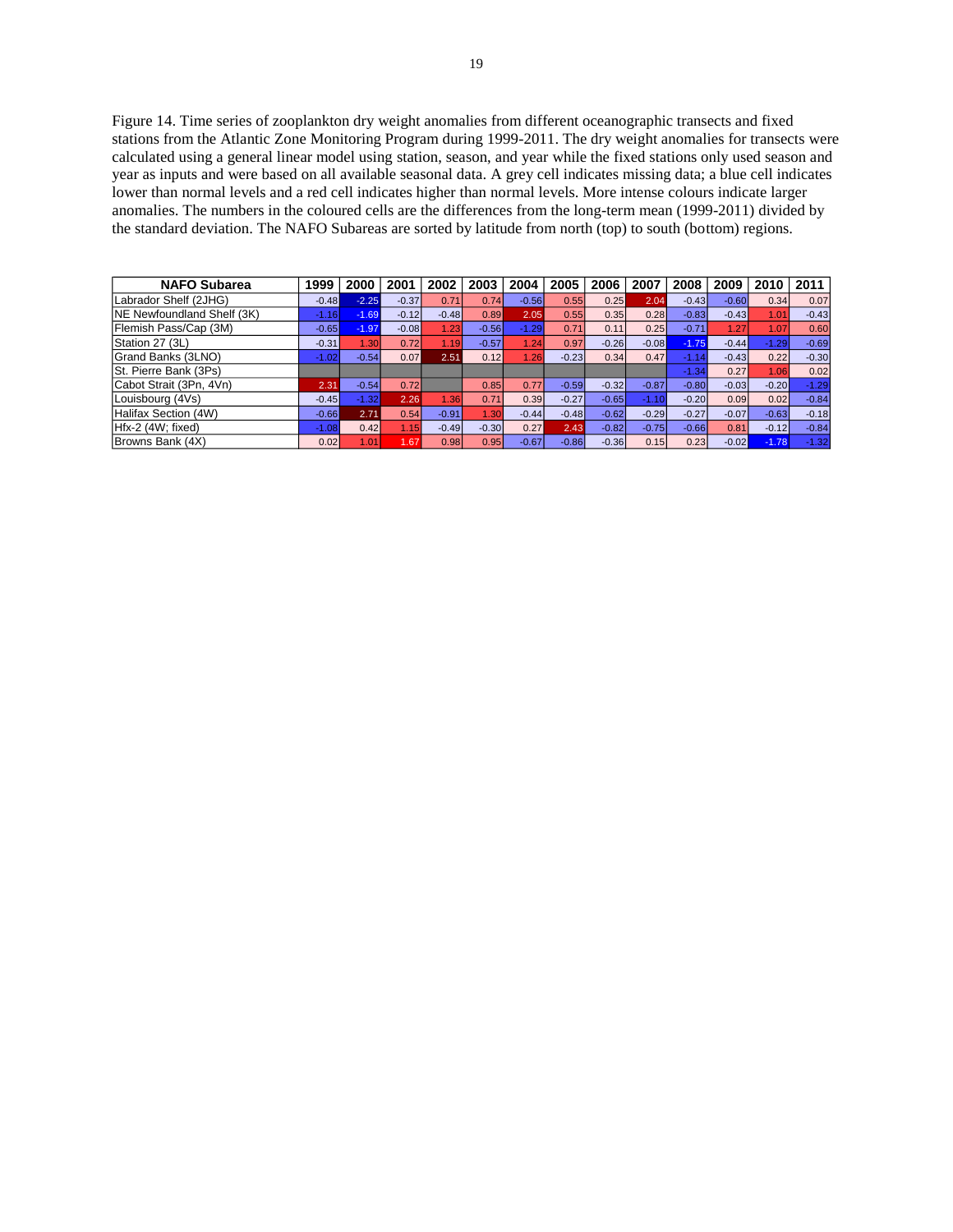

Figure 15. Composite sums of annual anomalies across the Newfoundland and Labrador Subareas (NL/LAB) and Scotian Shelf (SS) for each zooplankton abundance index during 1999-2011.